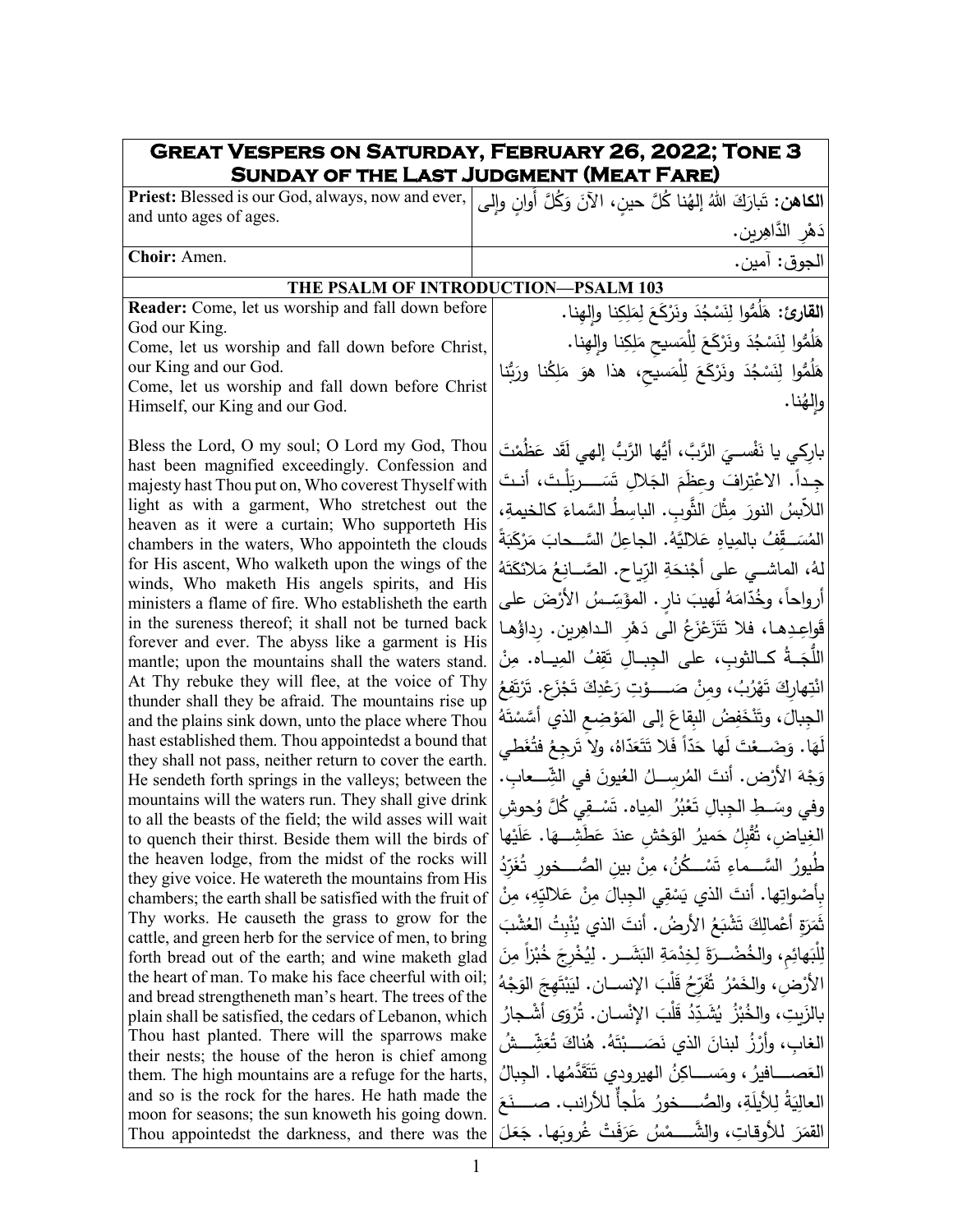| night, wherein all the beasts of the forest will go                                                            | الظُّلْمَةَ فكانَ لَيْلٌ، وفيهِ تعْبُرُ جميعُ وحوشِ الغاب.                                        |
|----------------------------------------------------------------------------------------------------------------|---------------------------------------------------------------------------------------------------|
| abroad; young lions roaring after their prey, and                                                              | أَشْـــــبالٌ تَزْأَرُ لِتَخْطُفَ وتَطْلُبَ مِنَ اللهِ طَعـامَهـا.                                |
| seeking their food from God. The sun ariseth, and                                                              |                                                                                                   |
| they are gathered together, and they lay them down<br>in their dens. Man shall go forth unto his work, and     | أشرَقَتِ الشَّمسُ فاجتَمَعَتْ، وفي صِـيَرها رَبَضَـت.                                             |
| to his labor until the evening. How magnified are                                                              | يَخْرُجُ الإِنســـــانُ إِلَى عَمَلِهِ وإِلَى صِـــــناعَتِهِ حتى                                 |
| Thy works, O Lord! In wisdom hast Thou made them                                                               | المَســـــــاء . مـا أَعْظَمَ أَعْمـالَكَ يـا ربُّ، كلَّهـا بـحِكْمَةٍ                            |
| all. The earth is filled with Thy creation. So is this                                                         |                                                                                                   |
| great and spacious sea, wherein are things creeping                                                            | صَـــــنَعْتَ. قَدِ امْتَلأَتِ الأَرضُ مِنْ خَليقَتِكَ. هذا                                       |
| innumerable, small living creatures with the great.                                                            | الْبَحْرُ الكَبِيرُ الواسِـــــعُ، هناكَ دَبّاباتٌ لا عَدَدَ لَهَا،                               |
| There go the ships; there this leviathan, whom Thou                                                            | حَيَواناتٌ صِغَارٌ مَعَ كِبارٍ . هُناكَ تَجْرِي السُّفُنُ، هذا                                    |
| hast made to play therein. All things wait on Thee, to<br>give them their food in due season; when Thou givest |                                                                                                   |
| it them, they will gather it. When Thou openest Thy                                                            | التِّنّينُ الذي خَلَقْتَهُ يَلْعَبُ فيه. وكلّها إيّاكَ تَتَرَجَّى،                                |
| hand, all things shall be filled with goodness; when                                                           | لِتُعْطِيَهِا طعامَها في حينِه، وإذا أنتَ أَعْطَيْتَها                                            |
| Thou turnest away Thy face, they shall be troubled.                                                            | جمَعَتْ. تَفْتَحُ يدَكَ فَيَمْتَلِئُ الكُلُّ خيْراً، تَصْـــــرفُ                                 |
| Thou wilt take their spirit, and they shall cease; and                                                         |                                                                                                   |
| unto their dust shall they return. Thou wilt send forth                                                        | وجهَكَ فَيَضْــــطّْرِبون. تَنْزِعُ أَرواحَهُمْ فَيَفْنَوْنَ، وإلى                                |
| Thy Spirit, and they shall be created; and Thou shalt                                                          | تُرابهمْ يَرْجِعونَ. تُرْسِلُ روحَكَ فَيُخلَقُونَ، وتُجَدِّدُ وَجْهَ                              |
| renew the face of the earth. Let the glory of the Lord                                                         | الأرض. لِيَكُنْ مَجْدُ الرَّبِّ إِلَى الدهْرِ ، يَفْرَحُ الرَّبُّ                                 |
| be unto the ages; the Lord will rejoice in His works.                                                          |                                                                                                   |
| Who looketh on the earth and maketh it tremble,<br>Who toucheth the mountains and they smoke. I will           | بأعمالِه. الذي يَنْظُرُ إلى الأرْض فيَجْعَلُها تَرْتَعِدُ،                                        |
| sing unto the Lord throughout my life, I will chant to                                                         | ويَمَسُ الجبـالَ فَتُدَخِّنُ. أَسَـــبِّحُ الرَّبَّ في حَيَـاتِي،                                 |
| my God for as long as I have my being. May my                                                                  | وأَرَّتلُ لإلهي ما دُمْتُ مَوْجوداً. يَلَّذُ لَهُ تَأْمُّلِي، وأنا                                |
| words be sweet unto Him; I will rejoice in the Lord.                                                           |                                                                                                   |
| O that sinners would cease from the earth, and they                                                            | أَفْرَحُ بِالرَّبِّ. لِتَبِدِ الْخَطَأَةُ مِنَ الأَرضِ، ولا يبْقَ فيها                            |
| that work iniquity, that they should be no more. Bless                                                         | الأَثْمَة. بارِكِي يا نفسِــــيَ الرَّبّ. الشَّــــمْسُ عَرَفَتْ                                  |
| the Lord, O my soul. The sun knoweth his going                                                                 | غُروبَها، جَعَلَ الظُلْمَةَ فكانَ لَيْلٌ. ما أعظَمَ أعمالَكَ                                      |
| down. Thou appointedst the darkness, and there was                                                             |                                                                                                   |
| the night. How magnified are Thy works, O Lord! In<br>wisdom hast Thou made them all.                          | يا ربُّ، كلَّها بحِكْمَةٍ صَنَعْتَ.                                                               |
| Glory to the Father, and to the Son, and to the                                                                |                                                                                                   |
| Holy Spirit; both now and ever, and unto ages of                                                               | الْمَجْدُ لِلِأَبِ، والآبنِ، والروحِ الْقُدْسِ، الآنَ وكُلَّ أُوانٍ                               |
| ages. Amen.                                                                                                    | والِي دَهُرِ الداهِرِينِ. آمينِ.                                                                  |
| Alleluia, Alleluia, Alleluia. Glory to Thee, O                                                                 | هَلِلوبيا، هَلِلوبيا، هَلِلوبيا، المَجْدُ لَكَ يا الله. (ثلاثا)                                   |
| God. (thrice)                                                                                                  |                                                                                                   |
| O our God and our Hope, glory to Thee!                                                                         | يا إلهَنا وَرَجاءَنَا لَكَ المَجْد.                                                               |
|                                                                                                                | <b>THE GREAT LITANY</b>                                                                           |
| Deacon: In peace, let us pray to the Lord.                                                                     | ا <b>لشماس:</b> بِسَلام إلى الرَّبِّ نَطْلُب.                                                     |
| Choir: Lord, have mercy.                                                                                       | ا <b>لجوقة</b> : يا رَبُّ ارْحَم.                                                                 |
| <b>Deacon:</b> For the peace from                                                                              | <b>الشماس:</b> مِنْ أَجْلِ السَّلامِ الذي مِنَ الْعُلْمِي وخَلاصِ نُفوسِنا، إلى الرَّبِّ نَطْلُب. |
| above and the salvation of our                                                                                 |                                                                                                   |
| souls, let us pray to the Lord.                                                                                |                                                                                                   |
| Choir: Lord, have mercy.                                                                                       | ا <b>لجوقة :</b> يا رَبُّ ارْحَم.                                                                 |
| Deacon: For the peace of the whole world, the good<br>estate of the Holy Churches of God, and the union        | <b>الشماس:</b> مِنْ أَجْلِ سَلام كُلِّ العالَم وحُسْنِ شَاتِ كنائِسِ                              |
| of all, let us pray to the Lord.                                                                               | اللهِ المُقَدَّسَةِ، واتِّحادِ الكُلِّ، إلى الرَّبِّ نَطلُب.                                      |
| <b>Choir:</b> Lord, have mercy.                                                                                | ا <b>لجوقة:</b> يا رَبُّ ارْحَم.                                                                  |
|                                                                                                                |                                                                                                   |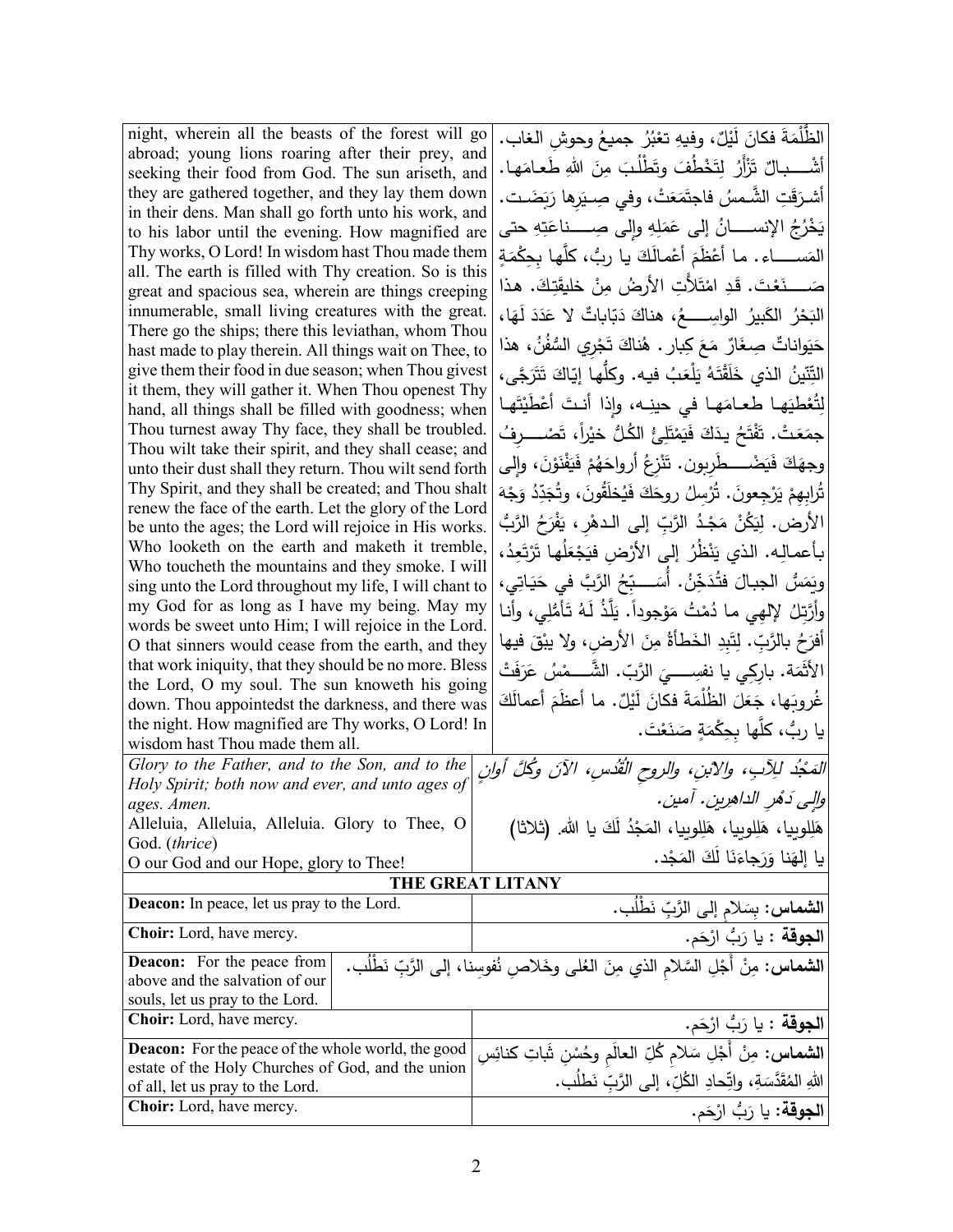| <b>Deacon:</b> For this Holy House and those who with<br>faith, reverence, and fear of God enter therein, let us | <b>الشماس:</b> مِنْ أَجْلِ هذا ال <sub>َبَ</sub> يْتِ المُقَدَّس، والذينَ يَدْخُلُونَ |
|------------------------------------------------------------------------------------------------------------------|---------------------------------------------------------------------------------------|
| pray to the Lord.                                                                                                | إليهِ بإيمانِ وَوَرَعٍ وَخَوفِ اللهِ، إلى الرَّبِّ نَطْلُبٍ.                          |
| Choir: Lord, have mercy.                                                                                         | ا <b>لجوقة:</b> يا رَبُّ ارْحَم.                                                      |
| <b>Deacon:</b> For our father and Metropolitan N., (our                                                          | ا <b>لشماس:</b> مِنْ أَجْلِ أبينا ومِتروبوليتِنا (فلان) وأسقُفِنا                     |
| Archbishop N. or Bishop N.), the honorable<br>presbytery, the diaconate in Christ, all the clergy and            | (فلان) والكَهَنَةِ الْمُكَرَّمينَ والشَمامسةِ الخُدّام بالمَسيح،                      |
| people, let us pray to the Lord.                                                                                 | وجميع الإكليروس والشَّعْبِ، إلى الرَّبِّ نَطْلُبٍ.                                    |
| <b>Choir:</b> Lord, have mercy.                                                                                  | ا <b>لجوقة:</b> يا رَبُّ ارْحَم.                                                      |
| <b>Deacon: For Metropolitan Boulos and Archbishop</b>                                                            | الشماس: مِنْ أجلِ المِتْروبوليتِ بولُسَ والمِطْرانِ يوحَنا                            |
| Youhanna and their quick release from captivity<br>and safe return, let us pray to the Lord.                     | وفَكِّ أَسْرِهِما وعَوْدَتِهِما سالِمَيْنِ، إلى الرَّبِّ نَطْلُبٍ.                    |
| Choir: Lord, have mercy.                                                                                         | ا <b>لجوقة:</b> يا رَبُّ ارْحَم.                                                      |
| For our country, its President, civil<br>Deacon:                                                                 | (في أمريكا) الشمَّاس: مِنْ أَجْلِ حُكّام هَذا البَلَدِ،                               |
| authorities, and Armed Forces, let us pray to the<br>Lord.                                                       | ومُؤازَرَتِهِمْ في كُلِّ عَمَلٍ صالِحٍ، إلى الرَّبِّ نَطْلُبٍ.                        |
| Choir: Lord, have mercy.                                                                                         | ا <b>لجوق</b> : يا رَبُّ ارْحَم.                                                      |
| For this city and every city and<br>Deacon:                                                                      | ا <b>لشماس:</b> مِنْ أَجْلِ هذهِ المَدينةِ، وجَميع المُدُنِ والقُرى                   |
| countryside and the faithful who dwell therein, let<br>us pray to the Lord.                                      | والمؤْمِنينَ الساكِنينَ فِيها، إلى الرَّبِّ نَطْلُب.                                  |
| Choir: Lord, have mercy.                                                                                         | ا <b>لجوقة:</b> يا رَبُّ ارْحَم.                                                      |
| Deacon: For healthful seasons, abundance of the                                                                  | <b>الشماس:</b> مِنْ أَجْلِ اعْتِدالِ الأَهْوِيَةِ وخِصْبِ الأَرْض                     |
| fruits of the earth, and peaceful times, let us pray to<br>the Lord.                                             | بالثِمارِ ، وأَوْقاتٍ سلاميَّةٍ، إلى الرَّبِّ نَطْلُبٍ.                               |
| Choir: Lord, have mercy.                                                                                         | ا <b>لجوقة:</b> يا رَبُّ ارْحَم.                                                      |
| <b>Deacon:</b> For travelers by sea, by land, and by                                                             | ا <b>لشماس:</b> مِنْ أَجْلِ المُسافرينَ في البَحْرِ والنَرِّ والحِوِّ،                |
| air, the sick, the suffering, the captive, and for<br>their salvation, let us pray to the Lord.                  | والمَرْضى والمَضْنِيينَ، والأَسْرَى وخَلاصِهِمْ، إلى الرَّبِّ نَطْلُب.                |
| Choir: Lord, have mercy.                                                                                         | ا <b>لجوقة:</b> يا رَبُّ ارْحَم.                                                      |
| Deacon: For our deliverance from all tribulation,                                                                | <b>الشماس:</b> مِنْ أَجْلِ نَجاتِنا مِنْ كُلِّ ضيقٍ وَغَضَبٍ وخَطَرِ                  |
| wrath, danger, and necessity, let us pray to the Lord.                                                           | وَشِدَةٍ، إلى الرَّبِّ نَطْلُب.                                                       |
| Choir: Lord, have mercy.                                                                                         | ا <b>لجوقة:</b> يا رَبُّ ارْحَم.                                                      |
| <b>Deacon:</b> Help us; save us; have mercy on us; and<br>keep us, O God, by Thy grace.                          | <b>الشماس:</b> أَعْضُدْ وَخَلِّصْ وارْحَمْ واحفَظْنا يا اللهُ بنِعْمَتِكَ.            |
| <b>Choir:</b> Lord, have mercy.                                                                                  | ا <b>لجوقة:</b> يا رَبُّ ارْحَم.                                                      |
| <b>Deacon:</b> Calling to remembrance our all-                                                                   | الشماس: بعدَ ذِكْرِياً الكلِّيَةَ القَداسَةِ الطاهِرَةَ، الفائِقَةَ البَرَكاتِ،       |
| holy, immaculate, most blessed and glorious<br>Lady the Theotokos and ever-Virgin Mary,                          | المَجيدةَ، سيِّدَتَنا والِدةَ الإِلهِ الدائِمَةَ البَتوليَّةِ مَرْيَمَ، مَعَ جَميع    |
| with all the Saints, let us commend ourselves                                                                    | القدِّيسين، لِنوْدِعْ أَنفُسَنا وبَعْضُنا بَعْضاً وَكُلَّ حَياتِنا لِلْمَسيحِ الإله.  |
| and each other, and all our life unto Christ our<br>God.                                                         |                                                                                       |
| Choir: To Thee, O Lord.                                                                                          | ا <b>لجوقة:</b> لَكَ يا رَبّ.                                                         |
| <b>Priest:</b> For unto Thee are due all glory, honor, and                                                       | ا <b>لكاهن:</b> لأنَّهُ يَنْبَغي لَكَ كُلُّ تَمْجِيدِ وإِكْرامِ وسُجودٍ، أيها الآبُ   |
| worship to the Father and to the Son and to the Holy<br>Spirit, now and ever, and unto ages of ages.             | والابنُ والروحُ القدُسُ، الآنَ وكلَّ أوانِ، وإلى دهرِ الداهرين.                       |
| Choir: Amen.                                                                                                     | الجوقة: آمين.                                                                         |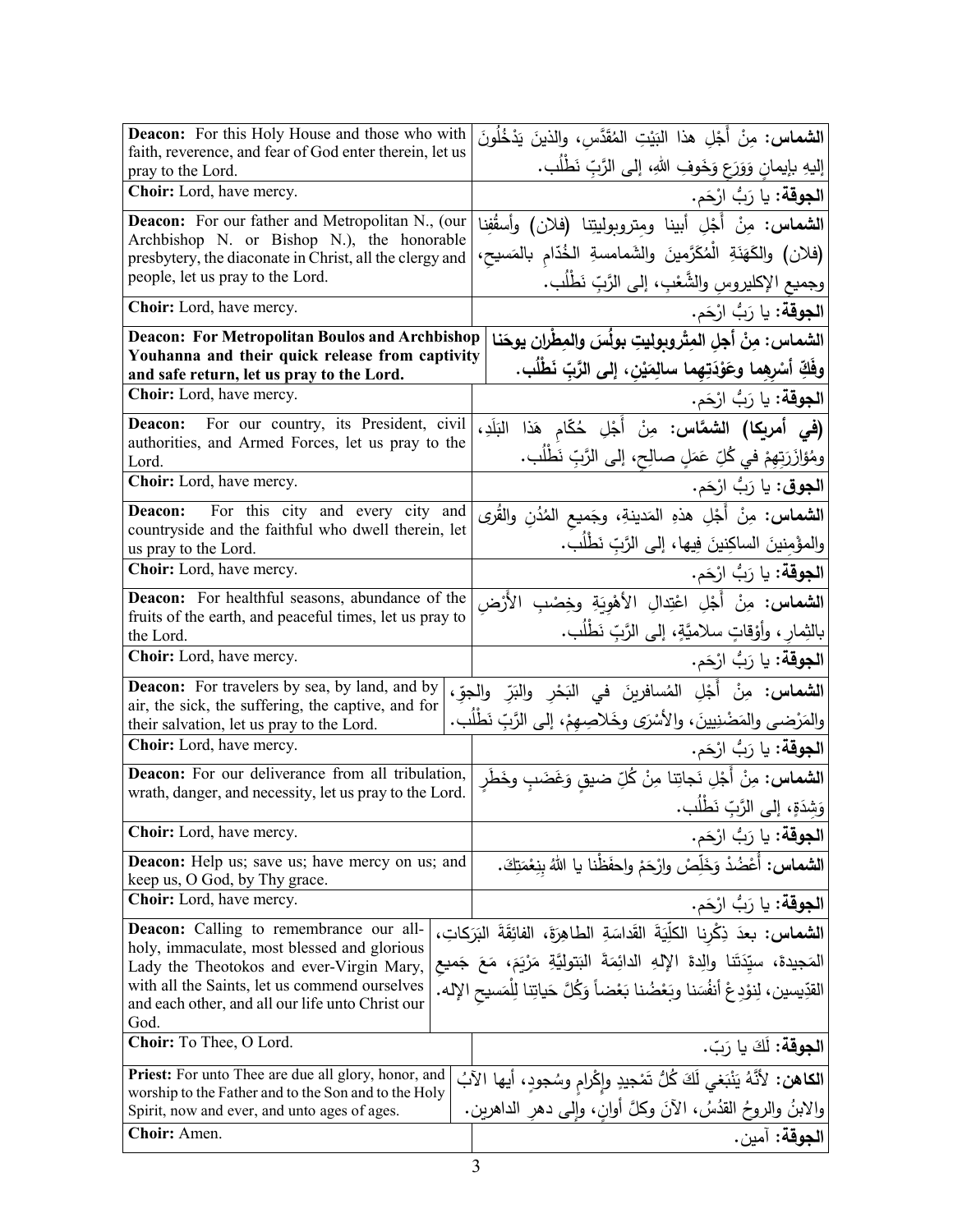|                                                                                                           | "BLESSED IS THE MAN" and verses                                                      |
|-----------------------------------------------------------------------------------------------------------|--------------------------------------------------------------------------------------|
| Blessed is the man who walks not in the counsel of the wicked.<br>Verse:                                  |                                                                                      |
| Refrain: Alleluia. Alleluia. Alleluia.                                                                    |                                                                                      |
| For the Lord knows the way of the righteous, but the way of the wicked will perish. Refrain<br>Verse:     |                                                                                      |
| Verse:<br>Serve the Lord in fear and rejoice; rejoice in Him with trembling. Refrain                      |                                                                                      |
| Blessed are all who take refuge in Him. Refrain<br>Verse:                                                 |                                                                                      |
| Arise, arise, O Lord. Save me O my God. Refrain<br>Verse:                                                 |                                                                                      |
| Salvation belongs to the Lord. Thy blessing be upon Thy people. Refrain<br>Verse:                         |                                                                                      |
| Glory to the Father and to the Son and to the Holy Spirit, both now and ever and unto ages<br>Verse:      |                                                                                      |
| of ages.                                                                                                  |                                                                                      |
| Amen. Alleluia. Alleluia. Alleluia. Glory to Thee O God (3 times).<br>THE LITTLE LITANY                   |                                                                                      |
|                                                                                                           |                                                                                      |
| Priest: Again and again, in peace, let us pray to                                                         | ا <b>لكاهن:</b> أيْضاً وأيْضاً بِسَلام إلى الرَّبِّ نَطْلُب.                         |
| the Lord.                                                                                                 |                                                                                      |
| <b>Choir:</b> Lord, have mercy.                                                                           | ا <b>لجوق</b> : يا ربُّ ارْحَمْ.                                                     |
| <b>Priest:</b> Help us; save us; have mercy on us; and                                                    | <b>الكاهن:</b> أعْضُدْ، وَخَلِّصْ، وارْحَمْ، واحفَظْنا يا اللهُ بِنِعْمَتِكَ.        |
| keep us, O God, by Thy grace.                                                                             |                                                                                      |
| <b>Choir:</b> Lord, have mercy.                                                                           | ا <b>لجوق</b> : يا رِبُّ ارْحَمْ.                                                    |
| <b>Priest:</b> Calling to remembrance our all-holy,                                                       | الكاهن: بعدَ ذِكْرِنا الكُلِّيَّةَ القَداسَةِ، الطاهِرَةَ، الفائِقَةَ البَرَكاتِ     |
| immaculate, most-blessed and glorious Lady the                                                            | المَجيدة، سيِّدَتَنا والِدَةَ الإِلهِ الدائِمَةَ البَتولِيَّةِ مَرْيَمَ مَعَ جميع    |
| Theotokos and ever-virgin Mary, with all the                                                              | القدِّيسين، لِنُؤدِعْ أَنْفُسَنا وبَعْضُنا بَعْضاً وَكُلَّ حَياتِنا لِلْمَسيح        |
| saints: let us commend ourselves and each other,<br>and all our life unto Christ our God.                 |                                                                                      |
| Choir: To Thee, O Lord.                                                                                   | الإله.                                                                               |
|                                                                                                           | الجوق: لكَ يا ربّ.                                                                   |
| <b>Priest:</b> For Thine is the might, and Thine is the<br>kingdom, and the power and the glory of the    |                                                                                      |
| Father and of the Son and of the Holy Spirit, now                                                         | الكاهن: لأنَّ لكَ العِزَّةَ ولكَ المُلْكَ والقُوَّةَ والمَجْدَ أَيُّها الآبُ         |
| and ever, and unto ages of ages.                                                                          | والإبنُ والروحُ القُدُسُ، الآنَ وكُلَّ أوانِ وإلى دَهْرِ الدَّاهِرين.                |
|                                                                                                           |                                                                                      |
| Choir: Amen.                                                                                              | ا <b>لجوق:</b> آمين.                                                                 |
| "O LORD, I HAVE CRIED" IN TONE THREE                                                                      |                                                                                      |
| O Lord, I have cried out unto Thee, hear Thou me; hear                                                    | يا ربِّ إليكَ صَرَخْتُ، فاسْتَمِعْ لي، إِسْتَمِعْ لي يا ربُّ.                        |
| Thou me, O Lord. O Lord, I have cried out unto Thee,                                                      | يا ربِّ إليْكَ صَرَخْتُ فاسْتَمِعْ لي، أنْصِتْ إلى صوتِ                              |
| hear Thou me. Give ear to the voice of my supplication<br>when I cry out unto Thee: hear Thou me, O Lord. |                                                                                      |
|                                                                                                           | تَضَرُّعي حينَ أَصْرُخُ إليكَ، إسْتَمِعْ لي يا رَبّ.                                 |
| Let my prayer be set forth before Thee as the                                                             | لِتَسْتَقِمْ صَلاتـى كالبَخور ۖ أمامَكَ، ولْيَكُنْ رَفْعُ يَدَيَّ كَذَبيحَةٍ         |
| incense, and the lifting up of my hands as the<br>evening sacrifice; hear Thou me, O Lord.                | مَسائيَّةٍ، إِسْتَمِعْ لَمِي يا رَبُّ.                                               |
| Set a watch, O Lord, before my mouth, and a                                                               |                                                                                      |
| protecting door round about my lips.                                                                      | إجْعَلْ يا رَبُّ حارِساً لِفَمي وباباً حَصيناً على شَفَتَيَّ.                        |
| Incline not my heart to evil words, to make excuses                                                       | لا تُمِلْ قَلْبِي إِلَى كَلامِ الشَّرِّ فَيَتَعَلَّلَ بِعِلَلِ الخطايا.              |
| in sins.                                                                                                  |                                                                                      |
| With men that work iniquity; and I will not                                                               | مَعَ الناسِ العامِلِينَ الإِثْمَ ولا أَتَّفِقُ مَعَ مُخْتارِبِهِمْ.                  |
| communicate with the choicest of them.                                                                    |                                                                                      |
| The just man shall correct me in mercy and shall                                                          | سَيؤَدِّبُني الصدِّيقُ بِرَحْمَةٍ وبِوَبِّخُني أَمّا زِيتُ الخاطِئِ فلا              |
| reprove me; but let not the oil of the sinner anoint                                                      |                                                                                      |
| my head.                                                                                                  | يُدهَنُ به رأسي.<br>لأنَّ صَلاتي أيضاً في مَسَرَّتِهِمْ، قَدِ ابْتُلِعَتْ قُضاتُهُمْ |
| For my prayer also shall still be against the things                                                      |                                                                                      |
| with which they are well pleased; their judges                                                            | مُلْتَصِقِينَ بِصَخْرَةٍ.                                                            |
| falling upon the rock have been swallowed up.                                                             |                                                                                      |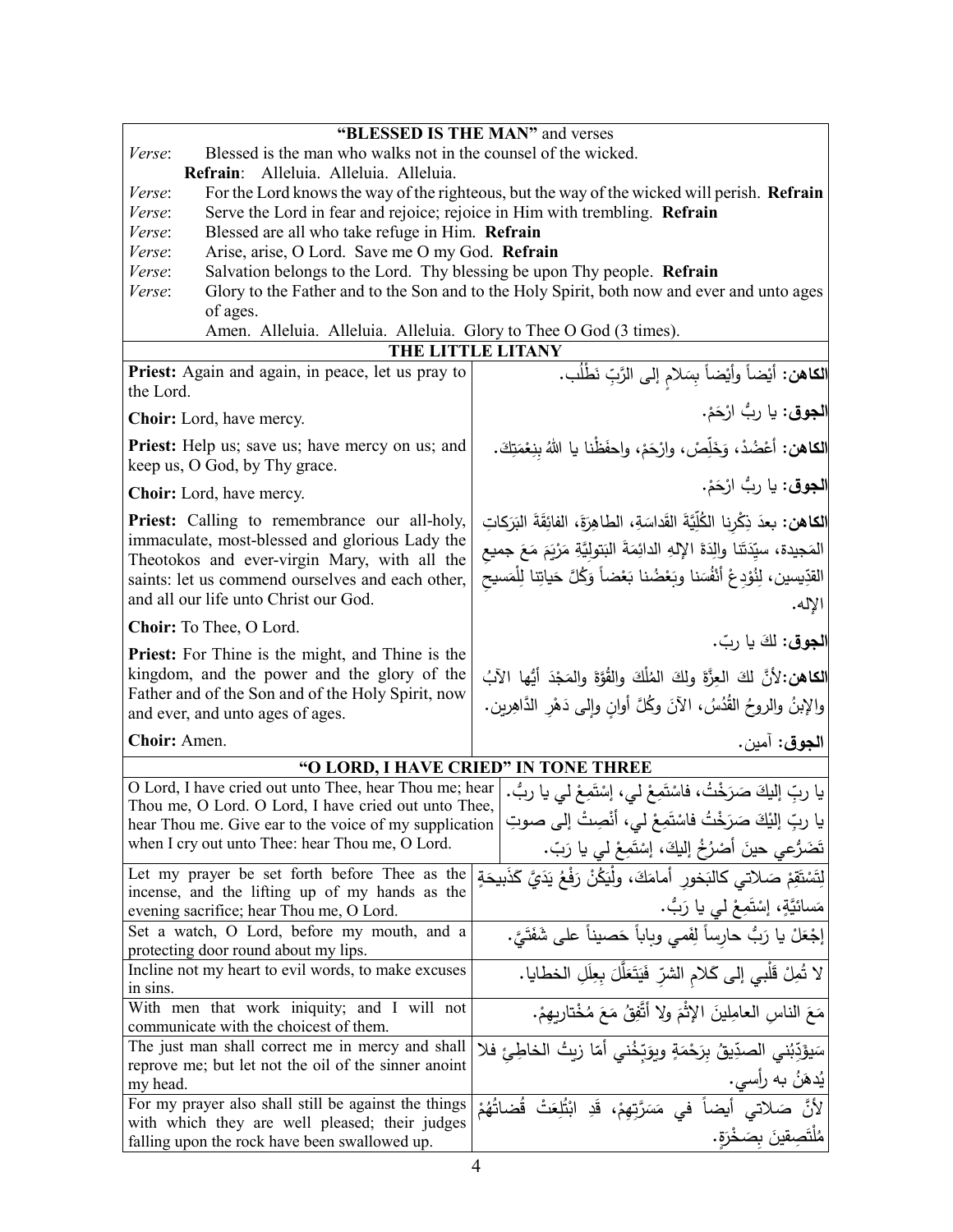| They shall hear my words, for they are sweet; as                                                              | يَسْمَعونَ كَلِماتي فإنّها قَدِ اسْتُلِذَّتْ مِثْلَ سَمْنِ الأَرْضِ                                                                                  |
|---------------------------------------------------------------------------------------------------------------|------------------------------------------------------------------------------------------------------------------------------------------------------|
| when the thickness of the earth is broken upon the<br>ground, their bones are scattered by the side of hell.  |                                                                                                                                                      |
| But to Thee, O Lord, Lord, are mine eyes; in                                                                  |                                                                                                                                                      |
| Thee have I put my trust, take not away my soul.                                                              |                                                                                                                                                      |
| Keep me from the snare which they have laid                                                                   |                                                                                                                                                      |
| for me, and the traps of the workers of iniquity.                                                             | إحْفَظْنِي مِنَ الفَخِّ الذي نَصَبوهُ لي ومِنْ مَعاثِرِ فاعِلي الإِثْمِ.                                                                             |
| Let the wicked fall into their own nets,                                                                      | تَسْقُطُ الخَطَأَةُ في مَصائِدِهِم وأكونُ أنا على انْفِرادٍ إلى أنْ أَعْبُرَ .                                                                       |
| whilst I alone escape.                                                                                        |                                                                                                                                                      |
| I cried unto the Lord with my voice, with my voice<br>unto the Lord, did I make my supplication.              | بِصَوْتِي إلى الزَّبِّ صَرَخْتُ، بِصَوْتِي إلى الزَّبِّ تَضَرَّعْتُ.                                                                                 |
| I poured out my supplication before Him; I showed                                                             |                                                                                                                                                      |
| before Him my trouble.                                                                                        | أَسْكُبُ أَمامَهُ تَضَرُّعي وأَحْزاني قُدّامَهُ أَخَبِّرُ .                                                                                          |
| When my spirit was overwhelmed within me, then<br>Thou knewest my path.                                       | عند فناءِ روحي مِنّي أنتَ تعرِفُ سُبُلِي.                                                                                                            |
| In the way wherein I walked have they secretly laid                                                           |                                                                                                                                                      |
| a snare for me.                                                                                               | في هذا الطَّرِيقِ الذي كُنْتُ أسلُكُ فيهِ أخْفَوا ليَ فخّاً.                                                                                         |
| I looked on my right hand, and beheld, but there was                                                          | تأمَّلْتُ في الميامِنِ وأَبْصَرْتُ فلَمْ يَكُنْ مَنْ يَع <sup>ْ</sup> رِفُني.                                                                        |
| no man that would know me.                                                                                    |                                                                                                                                                      |
| Refuge failed me; no one cared for my soul.                                                                   | ضاعَ المَهْرَبُ منّي ولَمْ يُوجَدُ مَ <u>نْ يَطْلُ</u> بُ نفسي.                                                                                      |
| I cried unto Thee, O Lord; I said: Thou art my refuge                                                         | فصرَخْتُ إليكَ يا ربُّ وقُلْتُ أنتَ هو رجائي ونَصيبي في                                                                                              |
| and my portion in the land of the living.                                                                     | أرْضِ الأحياء .                                                                                                                                      |
| Attend unto my cry, for I am brought very low.                                                                | أَنْصِتْ إلى طِلْبَتي فَإِنّي قَدْ تَذَلَّلْتُ جداً.                                                                                                 |
| Deliver me from my persecutors, for they are                                                                  | نَجِّني مِنَ الذينَ يَضْطَهِدونَني فإِنَّهُمْ قد اعْتَزُّوا عليَّ.                                                                                   |
|                                                                                                               |                                                                                                                                                      |
| stronger than I.                                                                                              |                                                                                                                                                      |
|                                                                                                               | For the Resurrection in Tone Three                                                                                                                   |
| Verse 10. Bring my soul out of prison, that I may                                                             |                                                                                                                                                      |
| praise Thy Name. O Christ Savior, the might of                                                                | عْ فَرَاسِيَّةِ جَابَ 10 . أُخْرِج مِنَ الْحَسِنِ نَفْسَـــيِ، لَكِي أَشْــــكُر                                                                     |
| death hath verily broken down under Thy Cross;                                                                | <i>اسْمَكَ.</i> أَيُّها المَسيحُ المُخَلِّصُ، لَقَدِ انْحَلَّتْ بِصَـليبِكَ عِزَّةُ                                                                  |
| and the deceit of Diabolus hath ceased; and the race                                                          | المَوْت، وخديعَةُ المَحَّالِ قَدْ بَطَلَتْ، وجِنْسُ البَشَر بالإيمان                                                                                 |
| of man hath by faith escaped and been saved.<br>Wherefore, praise is offered Thee perpetually.                |                                                                                                                                                      |
| Verse 9. The righteous shall wait for me until                                                                | خَلَصَ ناجياً، فَلِذا يُقَدِّمُ لَكَ تسبيحاً في كلِّ حين.                                                                                            |
| Thou recompense me. The whole creation, O                                                                     | عْ نَوْجَهُكَ 9. إيايَ يُنْتَظِّرُ الصِدّيقونَ حتى تُجازَيني.<br>أَيُّها الربُّ الإله، لَقَدِ اســـتنارتِ الخَليقَةُ قاطِبَةً بقيامتِكَ              |
| Lord God, hath been lighted by Thy glorified<br>Resurrection; and paradise hath been opened                   |                                                                                                                                                      |
| withal. Wherefore, all creatures laud Thee and                                                                | المَجيدَة، والفِردوسُ قد فُتِحَ أيضـــــــاً. فَلِذا كلُّ البرايـا                                                                                   |
| offer Thee praise perpetually.                                                                                | تَمْدَحُكَ، وتقدِّمُ لَكَ تسبيحاً في كلِّ حين.                                                                                                       |
| <b>Verse 8.</b> Out of the depths have I cried to Thee, O<br>Lord, Lord hear my voice. I glorify the power of | عْ فَصَلْحَكَ 8. مِنَ الأعْماقِ صَــرَخْتُ اللَّكَ يا ربُّ، يا ربُّ                                                                                  |
| the Father, magnify the power of the Son, and                                                                 | <i>إِسْــتَمِعْ صَــــوْتِي.</i> ۚ أَمَجِّدُ قُوَّةَ الآب، وأَعَظِّمُ قَوَّةَ الابن،                                                                 |
| praise the might of the Holy Spirit, one Godhead,                                                             |                                                                                                                                                      |
| indivisible, uncreated, consubstantial Trinity,                                                               | وأَسَــــبِّحُ سُــــــلْطَةَ الروحِ القُدُسِ، الـلاهوتَ الواحدَ غيرَ                                                                                |
| reigning through all eternity.                                                                                | المُنْقَسِـم، الـعادِمَ أَنْ يكونَ مَخْلوقاً، والثالوثَ المُتَســاوِيَ                                                                               |
|                                                                                                               | الجَوهَرِ ، المالِكَ إلى جميع الأذْهارِ .                                                                                                            |
| <b>Verse</b> 7. Let Thine ears be attentive to the voice                                                      | عْ فَ <del>ِ مِنْ الْكُلْمَةِ مِنْ اَ</del> ذَاكَ مُصْـــغِيَتَينِ إِلَى صَـــوتِ                                                                    |
| of my supplication. Thy glorified Cross, O Christ,                                                            |                                                                                                                                                      |
| do we worship, and Thy Resurrection do we<br>praise and glorify; for by Thy wounds we are all                 | تَضَــرُّعـِي.     أَيُّها المســيحُ، لِصَــليبِكَ المُكَرَّمِ نَسْــجُدُ،<br>ولقِيامتِكَ نُسَبِّحُ ونُمَجِّدُ، لأنَّنا بِكُلومِكَ شُفينا أَجْمَعين. |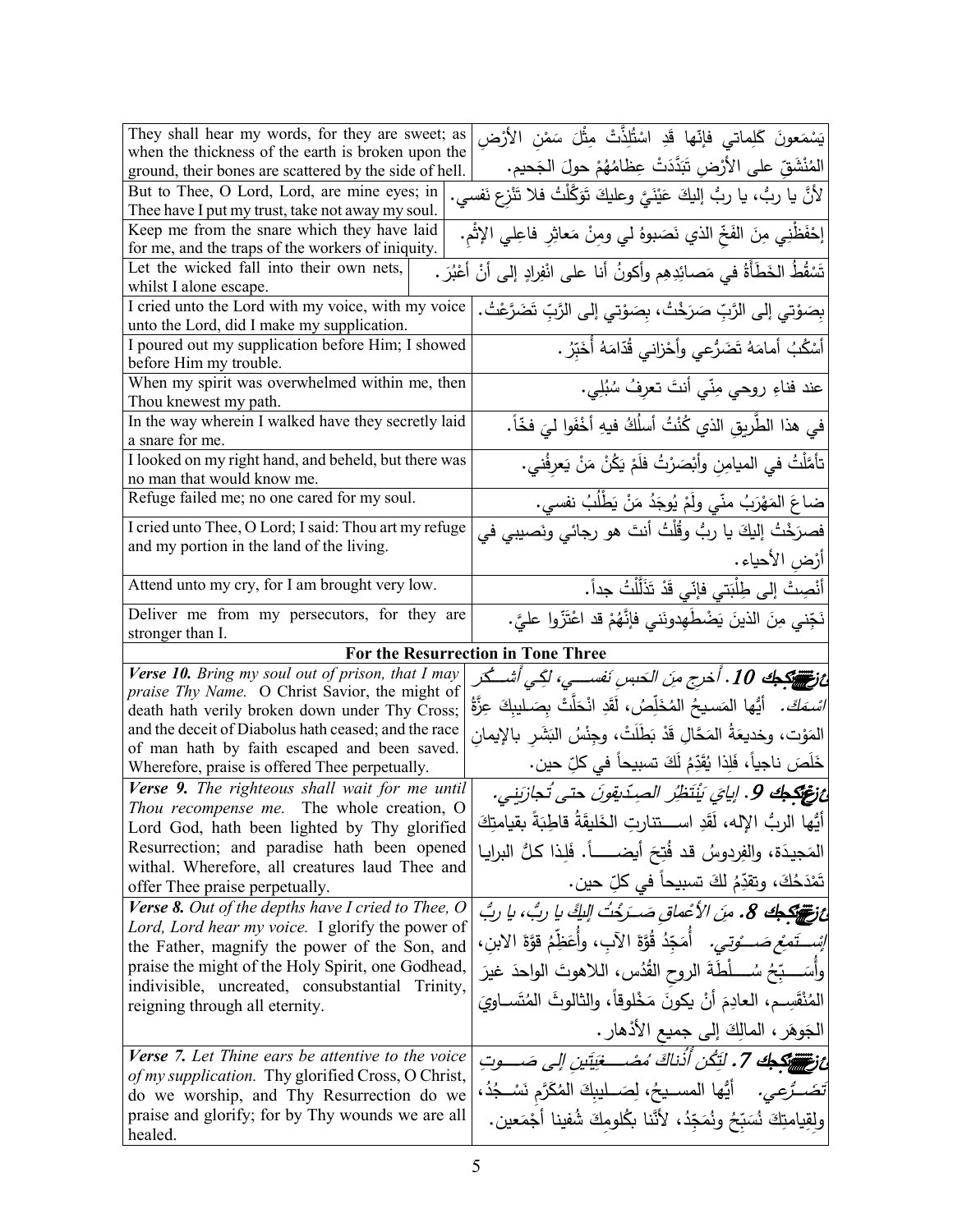| Verse 6. If Thou, O Lord, shouldest mark<br>iniquities, O Lord, who shall stand? For with                | عْ فَ <del>عَمَاكِمَا 6</del> ، إِنْ كُنتَ لِلِآتَامِ راصِــدًا يا رَبُّ، فَيا رَبُّ           |
|----------------------------------------------------------------------------------------------------------|------------------------------------------------------------------------------------------------|
| Thee there is forgiveness. Let us praise the Savior                                                      | مَ <i>نْ يَثْبُتْ؟ فَإِنَّ مِن عِندِكَ الاغْتِفار .</i> لِنُسَبِّح المُخَلِّصَ                 |
| Who was incarnate of the Virgin; for He was                                                              | الذي تَجَسَّدَ مِنَ البَتولِ، لأنَّهُ صُلِبَ مِنْ أَجلِنا، وَقامَ في                           |
| crucified for our sake, and arose on the third day,<br>granting us Great Mercy.                          | اليَومِ الثَّالِثِ، وَمَنَحَنا الرَّحمَةَ العُظمَى.                                            |
| Verse 5. Because of Thy Name have I waited for                                                           | عْ فَرَسِيَ الْمَجْحَلِ فَـ مِنْ أَجْلِ اسْـــمِكَ صَـــَبْرِتُ لَكَ يا رَبّ،                  |
| Thee, O Lord; my soul hath waited upon Thy                                                               | صَبَرَتْ نفسى فى أقوالِكَ، تَوَكَّلَتْ نَفسى على الرَّبّ .                                     |
| word, my soul hath hoped in the Lord. Verily,                                                            |                                                                                                |
| Christ did descend to Hades to bring good tidings<br>to those therein, saying, Have faith now; for I     | إِنَّ الْمَســــــيحَ انـحَدَرَ  إِلـى  الـجَـحيم،  مُبَشِّــــــراً  لَلَّذِينَ  فيهِ         |
| have conquered; for I am the Resurrection, Who,                                                          | وقائِلاً: ثِقُوا الآنَ، فَقَد غَلَبتُ. لأَنَّى أَنا القِيامَةُ، الذي                           |
| unlocking the gates of death, shall set ye free.                                                         | يُطلِقُكُم، حالًّا أبوابَ المَوت.                                                              |
|                                                                                                          | For Sunday of Last Judgment in Tone Six (** Having laid up all their hope**)                   |
| Verse 4. From the morning watch until night,                                                             | <b>ئ زنيجك 4.</b> مِنِ الْفجارِ الصُّنْبح إلى اللَّيل، مِنِ الْفجارِ                           |
| from the morning watch let Israel trust in the                                                           |                                                                                                |
| Lord. When Thou art about to come to execute                                                             | <i>الصُّنْحِ لَيَتَّكَلِّ إِسْرائَيلُ</i> ع <i>لى الرَّبِّ.   عِنْدَمَ</i> ا تَأْتي لِتَصْنَعَ |
| just judgment, O Thou just Ruler, and sittest upon<br>the throne of Thy glory, the river of fire flowing | دَيْنُونَةَ عَادِلَةً أَيُّهَا الحَاكِمُ المُقْسِــطُ، حِينَئِذٍ تَجْلِسُ على                  |
| before Thine altar dazzling all, and the powers of                                                       | كُرْسِـــــيِّ مَجْدِكَ، ونَهْرُ النَّارِ يَجْرِي مُمْتَدًّا أَمَامَ مِنْبَرِكَ                |
| heaven stand before Thee in fear, and men are                                                            | جَرْياً مُرِيعاً ومُذْهِلاً لِلجَميع، وقُوَّاتُ السَّـــمَاوَاتِ مَاثِلَةً                     |
| being judged with tribulation, each according to                                                         | بِخَوْفٍ لَدَيْكَ والبَشَـرُ. يُحَاكَمُونَ بِرِعْدَةٍ كُلٍّ مِنْهُمْ حَسَـبَ                   |
| his deeds, then, O Christ, have pity on us, and<br>make us worthy of those who are saved, us who         |                                                                                                |
| beseech Thee<br>in faith; for Thou<br>art                                                                | أَفْعَالِهِ. حِينَئِذٍ أَيُّهَا المَسِـــيحُ ارْثِ لَنَا وَاجْعَلْنَا مِنْ حِزْبِ              |
| compassionate.                                                                                           | الْمُخَلِّصِيَن نَحْنُ الْمُتَوَسِلِينَ إِلَيْكَ بِمَا أَنَّكَ الْمُتَحَنِّنٌ.                 |
| Verse 3. For with the Lord there is mercy and with                                                       | عز تَكِجُ 3. لأنَّ منَ الرَّبِّ الرَّحْمَةَ، وَمِنْهُ النَّجاةَ الكَثيرةِ،                     |
| Him is abundant redemption, and He will deliver                                                          | وَهُوَ ُيَنَّحِى إِسْــــرائِيلَ مِنْ كُلِّ آثامِهِ .    إنَّ المَصَـــــاحِفَ                 |
| Israel from all his iniquities. Verily, the books<br>shall be opened, and the works of men shall be      |                                                                                                |
| revealed before the terrible throne; and the veil                                                        | سَتُفْتَحُ والأَفْعَالَ سَتُعْلَنُ أَمَامَ البَشَرِ ۖ والكُرْسِـيِّ الرَّهِيبِ،                |
| of mourning shall echo with horrible gnashing,                                                           | ووَاديَ النَّحِيبِ سَيُدَوِّي بِصَرِيرٍ مُرِيعٍ نَاظِراً جَمِيعَ الخَطَأَةِ                    |
| at beholding all sinners vainly mourning being                                                           | مُرْسَلِينَ إِلَى العُقُوبَاتِ الأَبَدِيَّةِ بِحُكْمِكَ المُقْسِطِ مُنتَحِبِينَ                |
| sent to eternal punishment, according to Thy just<br>sentence. Wherefore, we implore Thee, O good        | عَبَثاً. لذَلِكَ نَتَوَسَّلُ إِلَيْكَ أَيُّهَا الصَّـالِحُ الرَّؤُوفُ: ارْثِ لَنَا             |
| and compassionate One, pity us who praise                                                                |                                                                                                |
| Thee, O Thou alone most merciful.                                                                        | نَحْنُ الْمُسَبِّحِينَ إِيَّاكَ يَاجَزِيلَ الرَّحْمَةِ وَحْدَكَ .                              |
| <b>Verse 2.</b> Praise the Lord, all nations; praise                                                     | ئ قانون من سَبُحول الرَّبَّ يا جَمِيعَ الأَمَمِ، وَامْدَحُوهُ يا                               |
| Him, all people. The trumpets shall blow, and<br>the graves shall be empty, and all mankind shall        | <i>سـائزِ الشَّـعوب.</i> سَـوْفَ تُلَحِّنُ الأَبْوَاقُ وتُفْرَغُ الأَجْدَاثُ                   |
| rise trembling. They who have done good shall                                                            | وطَبِيعَةُ البَشَــرِ بِأَسْــرِهَا تَقُومُ مُرْتَعِدةً، فَأَمَّا الَّذِينَ عَمِلُوا           |
| rejoice with joy, expecting their reward; and                                                            |                                                                                                |
| those who have done evil shall tremble greatly;                                                          | الصَّــــالِحَاتِ فَيَتَهَلَّلُونَ بِفَرَحٍ مُتَرَجِّينَ نَيْلَ الْجَزَاءِ ، والَّذِينَ        |
| moaning and shaking, as they are sent to                                                                 | أَثِمُوا إِنَّهُمْ يَرْتَجِفُونَ شَدِيداً هَلِعِينَ ويُرْسَلُونَ إِلَى العَذَابِ               |
| suffering, separated from the elect. Wherefore, O<br>Lord of glory, be compassionate toward us, and      | مُنفَصِــــلِينَ مِنْ صَــــفِّ المُنْتَخَبينَ. فَيَا رَبَّ المَجْدِ تَرَأَفْ                  |
| make us worthy to be of those who love Thee;                                                             | عَلَيْنَا وأَهِّلْنَا أَنْ نَكُونَ مِنْ حِزْبِ مُحِبِّيكَ بِمَا أَنَّكَ صَالِحٌ.               |
| for Thou art good.                                                                                       |                                                                                                |
| Verse 1. For His mercy is great toward us, and                                                           | عْ فِي الْمَجْمَعِ مِنْ 1. لأَنَّ رَحْمَتْهُ قَدْ قَوِيتْ عَلَينا ، وَحَقُّ الزَّبِّ           |
| the truth of the Lord endureth forever.                                                                  | يَدُوُم إِلى الدَّهر .                                                                         |
|                                                                                                          |                                                                                                |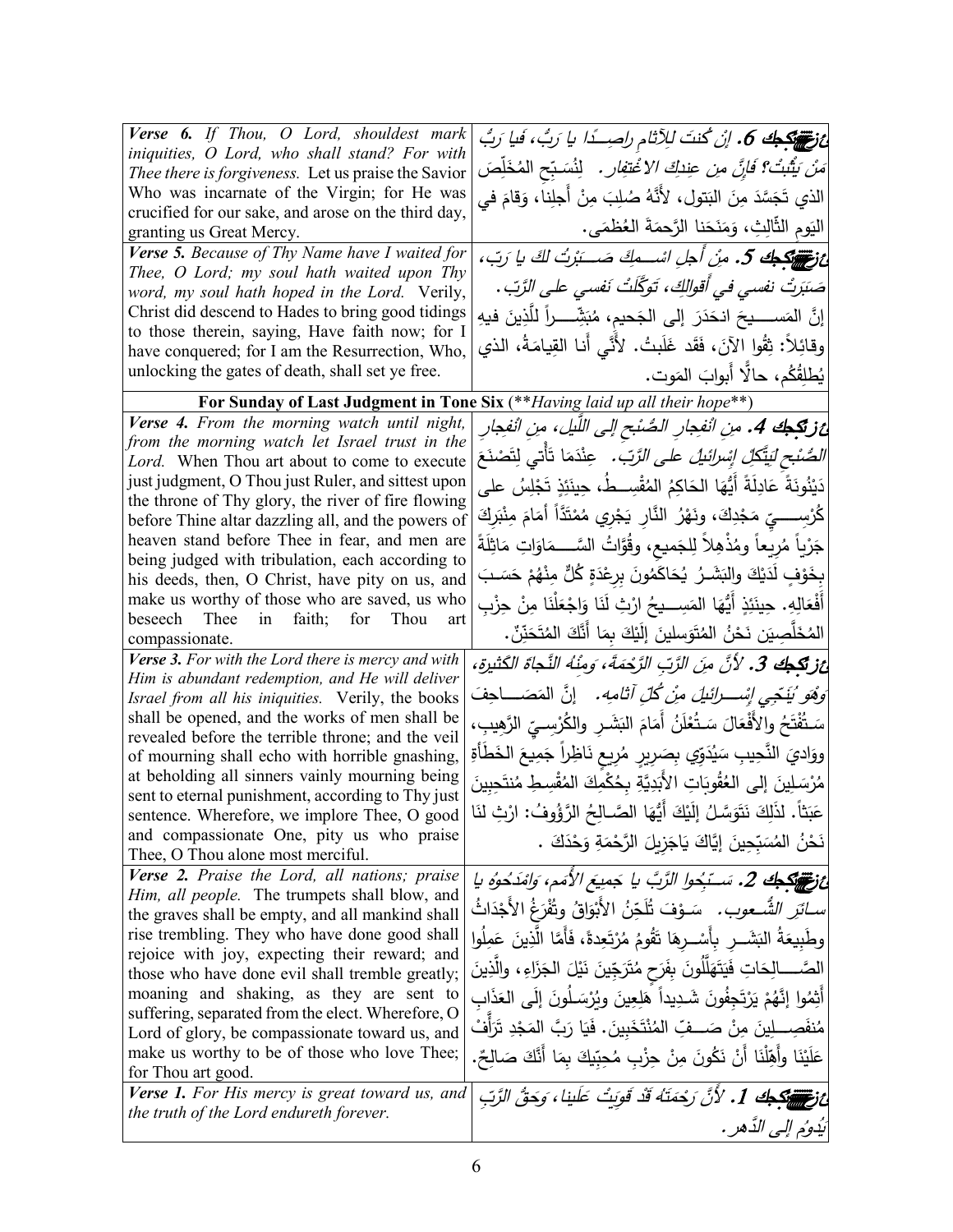| Verily, I wail and moan when I recall eternity, the<br>utmost darkness and Tartarus, the painful worms,<br>the gnashing of teeth, and the unceasing pain<br>which is theirs who commit unnumbered sins, and<br>with evil intent have enraged Thee, O good One,<br>of whom I, most wretched man, am one, and the | إِنَّنِي أَنُوحُ وأَنْتَحِبُ إِذَا مَا تَذَكَّرْتُ النَّارَ الأَبَدِيَّةَ والظُّلْمَةَ<br>القُصْــوَى وطَرْطَرُوسَ والدُّودَ المُرَّ وصَــريفَ الأَسْــذَان<br>والوَجَعَ الَّذِي لا يَبْطُلُ المُزْمَعَ أَنْ يَكُونَ لِلَّذِينَ أَخْطَأُوا<br>خَطَايَا بِلا عَدَدٍ وبِعَزْمٍ شِـــرِّيرٍ أَسْـــخَطُوكَ يَا فَائِقَ |
|-----------------------------------------------------------------------------------------------------------------------------------------------------------------------------------------------------------------------------------------------------------------------------------------------------------------|---------------------------------------------------------------------------------------------------------------------------------------------------------------------------------------------------------------------------------------------------------------------------------------------------------------------|
| first among them. Wherefore, O Judge, save me<br>by Thy mercy; for Thou art compassionate.                                                                                                                                                                                                                      | الصَّــلاحِ ، الَّذِينَ أَنَا الشَّـقِيُّ أَحَدُهُمْ وأَوَّلُهُمْ . لَكِنْ أَيُّهَا<br>الدَّيَّانُ خَلِّصْنِي بِرَحْمَتِكَ بِمَا أَنَّكَ الْمُتَحَنِّنُ.                                                                                                                                                            |
|                                                                                                                                                                                                                                                                                                                 | DOXASTICON FOR THE SUNDAY OF THE LAST JUDGMENT IN TONE EIGHT                                                                                                                                                                                                                                                        |
| Glory to the Father, and to the Son, and to the                                                                                                                                                                                                                                                                 | <i>الْمَجْدُ للأَبِ والإبنِ والروح القَدَسِ.</i> إذَا مَا وُضِعَتِ                                                                                                                                                                                                                                                  |
| Holy Spirit. When the thrones are placed, and the                                                                                                                                                                                                                                                               | الكَرَاسِي وفُتِحَتِ الصُّحُفُ وجَلَسَ الإِلَهُ لِلمُحَاكَمَةِ، فَيَا                                                                                                                                                                                                                                               |
| books are opened, and God sitteth for judgment,                                                                                                                                                                                                                                                                 |                                                                                                                                                                                                                                                                                                                     |
| O what a fearful sight, as the angels stand in<br>fright, and the river of fire floweth by! What then                                                                                                                                                                                                           | لَهُ حِينَئِذٍ مِنْ خَوْفٍ! إِذِ المَلائِكَةُ مُنْتَصِبُونَ بِرُعْبِ ونَهْرُ                                                                                                                                                                                                                                        |
| shall we do, we who have come under                                                                                                                                                                                                                                                                             | النَّارِ يَمْتَدُّ جَرْياً. فَفِي ذَلِكَ الْحِينِ مَاذا نَصنَعُ نَحْنُ البَشَرَ                                                                                                                                                                                                                                     |
| condemnation by reason of the multitude of our                                                                                                                                                                                                                                                                  | الَّذِينَ حَصَلنَا تَحْتَ الْجَرِيرَةِ بِخَطَايَا كَثيرَةٍ؟ وإِذَا مَا                                                                                                                                                                                                                                              |
| sins? And as we hear Him call the blessed of His                                                                                                                                                                                                                                                                | سَمِعْنَاهُ يَدْعُو مُبَارَكي أَبِيهِ إِلَى مَلَكُوتِهِ وِيُرْسِلُ الخَطَأَةَ                                                                                                                                                                                                                                       |
| Father to His kingdom, and send the sinners to<br>punishment, who will bear that terrible verdict?                                                                                                                                                                                                              |                                                                                                                                                                                                                                                                                                                     |
| Wherefore, O Savior and Lover of mankind,                                                                                                                                                                                                                                                                       | إِلَى العَذَابِ، فَمَنْ يَحْتَمِلُ إِذاً ذَلِكَ الحَتْمَ المَرْهُوبَ؟ لَكِنْ                                                                                                                                                                                                                                        |
| alone King of ages, hasten to us before the end                                                                                                                                                                                                                                                                 | أَيُّهَا الْمُخَلِّصُ الْمُحِبُّ الْبَشَرَ ومَلكُ الدُّهُورِ وَحْدَكَ                                                                                                                                                                                                                                               |
| with repentance, and have mercy upon us.                                                                                                                                                                                                                                                                        | أَدْرِكْنِي قَبْلَ الانْقِضَاءِ بِالتَّوْبَةِ وَارْحَمْنِي.                                                                                                                                                                                                                                                         |
|                                                                                                                                                                                                                                                                                                                 | THEOTOKION FOR THE RESURRECTION IN TONE THREE                                                                                                                                                                                                                                                                       |
| Both now and ever, and unto ages of ages.                                                                                                                                                                                                                                                                       | الآنَ وَكُلَّ أُولِنٍ وَإِلَى دَهُرِ الدَاهِرِينِ. آمينِ. ۖ أَيَّتُهَا السَّيِّدَةُ                                                                                                                                                                                                                                 |
| Amen. O Lady of exceeding honor, how can<br>we but wonder at thee giving birth to incarnate                                                                                                                                                                                                                     | الْكُلِّيَّةُ الشَّـرَفِ، كَيفَ لا نَتَعَجَّبُ مِنْ وِلادَتِكِ إِلَهًا مُتَأْنِّسًــا.                                                                                                                                                                                                                              |
| God? For thou, O all-blameless, not knowing                                                                                                                                                                                                                                                                     | لأَنَّكِ يا عادِمَةَ كُلِّ عَيبٍ، مِنْ غَيرِ أَنْ تَعْرِفي رَجُلاً،                                                                                                                                                                                                                                                 |
| a man, didst give birth in the flesh to a Son                                                                                                                                                                                                                                                                   |                                                                                                                                                                                                                                                                                                                     |
| without father, who before eternity was                                                                                                                                                                                                                                                                         | وَلَدتِ بِالْجَسَــدِ ابنًا بِغَيرِ أَبِ، الذي هُوَ قَبلَ الدُّهورِ مَولُودٌ                                                                                                                                                                                                                                        |
| begotten of the Father without mother, the<br>property and essence of each substance                                                                                                                                                                                                                            | مِنَ الأَبِ بِغَيْرِ أُمِّ، خُلُوًّا مِنْ تَغْيِيرِ أَوِ امْتِزاجٍ أَوِ انْقِســامِ،                                                                                                                                                                                                                                |
| remaining intact. Wherefore, O virgin Mother,                                                                                                                                                                                                                                                                   | بَل هُوَ حافِظٌ خَواصَّ كُلِّ مِنَ الْجَوهَرَينِ ســـــالِمَة. لِذَلِكَ،                                                                                                                                                                                                                                            |
| beseech Him to save the souls of those who                                                                                                                                                                                                                                                                      | أَيَّتُها الأُمُّ العَذراءُ، ابتَهِلي إلَيهِ لِكَي يُخَلِّصَ نُفوسَ المُقِرِّينَ                                                                                                                                                                                                                                    |
| assent and confess, with true belief, that thou<br>art the Theotokos.                                                                                                                                                                                                                                           | والمُعتَرِفينَ باستِقامَةِ رَأِي أَنَّكِ والِدَةُ الإَلَه.                                                                                                                                                                                                                                                          |
|                                                                                                                                                                                                                                                                                                                 | THE HOLY ENTRANCE                                                                                                                                                                                                                                                                                                   |
|                                                                                                                                                                                                                                                                                                                 | (While the "both now" is chanted, the following dialogue occurs QUIETLY as the clergy make the entrance.)                                                                                                                                                                                                           |
| <b>Deacon:</b> Let us pray to the Lord. Lord, have mercy.                                                                                                                                                                                                                                                       | ا <b>لشماس:</b> إلى الرَّبِّ نَطْلُبٍ. يارَبُّ ارْحَمْ.                                                                                                                                                                                                                                                             |
| <b>Priest:</b> In the evening and in the morning and at                                                                                                                                                                                                                                                         | ا <b>لكاهن:</b> مَســــاءً وصَـــــباحاً وعِند الظّهيرَةِ، نُسَـــبّحُكَ                                                                                                                                                                                                                                            |
| noonday we praise Thee, we bless Thee, we give                                                                                                                                                                                                                                                                  | ونُباركُكَ، ونَشْكُرُكَ ونَطْلُبُ إليكَ، يا سيّدَ الكُلِّ،  الرَّبَّ                                                                                                                                                                                                                                                |
| thanks unto Thee, and we pray unto Thee, O Master<br>of all, Lord Who lovest mankind: Direct our prayer                                                                                                                                                                                                         |                                                                                                                                                                                                                                                                                                                     |
| as incense before Thee, and incline not our hearts                                                                                                                                                                                                                                                              | الْمُحِبَّ البَشَرِ . فَقَوَّمْ صَــلاتَنا كالْبَخور ۖ أَمامَكَ، ولا تُمِلْ                                                                                                                                                                                                                                         |
| unto words or thoughts of evil, but deliver us from                                                                                                                                                                                                                                                             | قُلوبَنا إلى أقْوالِ أَوْ أَفْكارِ شِـــرِّيرَةٍ، بَلْ نَجِّنا مِنْ جَميع                                                                                                                                                                                                                                           |
| all who seek after our souls. For unto Thee, O Lord,<br>Lord, are our eyes, and in Thee have we hoped. Put                                                                                                                                                                                                      | الذينَ يُطارِدونَ نفوسَـــــنا، لِأَنَّ عيونَنا إليكَ يا رَبُّ، يا                                                                                                                                                                                                                                                  |
| us not to shame, O our God. For unto Thee are due                                                                                                                                                                                                                                                               | رَبُّ، وعَليكَ تَوَكَّلْنا. فَلا تَخْذُلْنا يا إلهَنا. لأنَّهُ بكَ يَليقُ                                                                                                                                                                                                                                           |
| all glory, honor, and worship: to the Father and to                                                                                                                                                                                                                                                             | كُلٌ مَجْدٍ وإِكْرام وسُـــــجود، أَيُّها الآبُ والإبنُ والرُّوحُ                                                                                                                                                                                                                                                   |
| the Son and to the Holy Spirit; now and ever, and<br>unto ages of ages. Amen.                                                                                                                                                                                                                                   |                                                                                                                                                                                                                                                                                                                     |
|                                                                                                                                                                                                                                                                                                                 | الْقُدُسِ، الآنَ وكُلَّ أُوانٍ وَإِلَى دَهْرِ الدَاهِرِينِ. آمينِ.                                                                                                                                                                                                                                                  |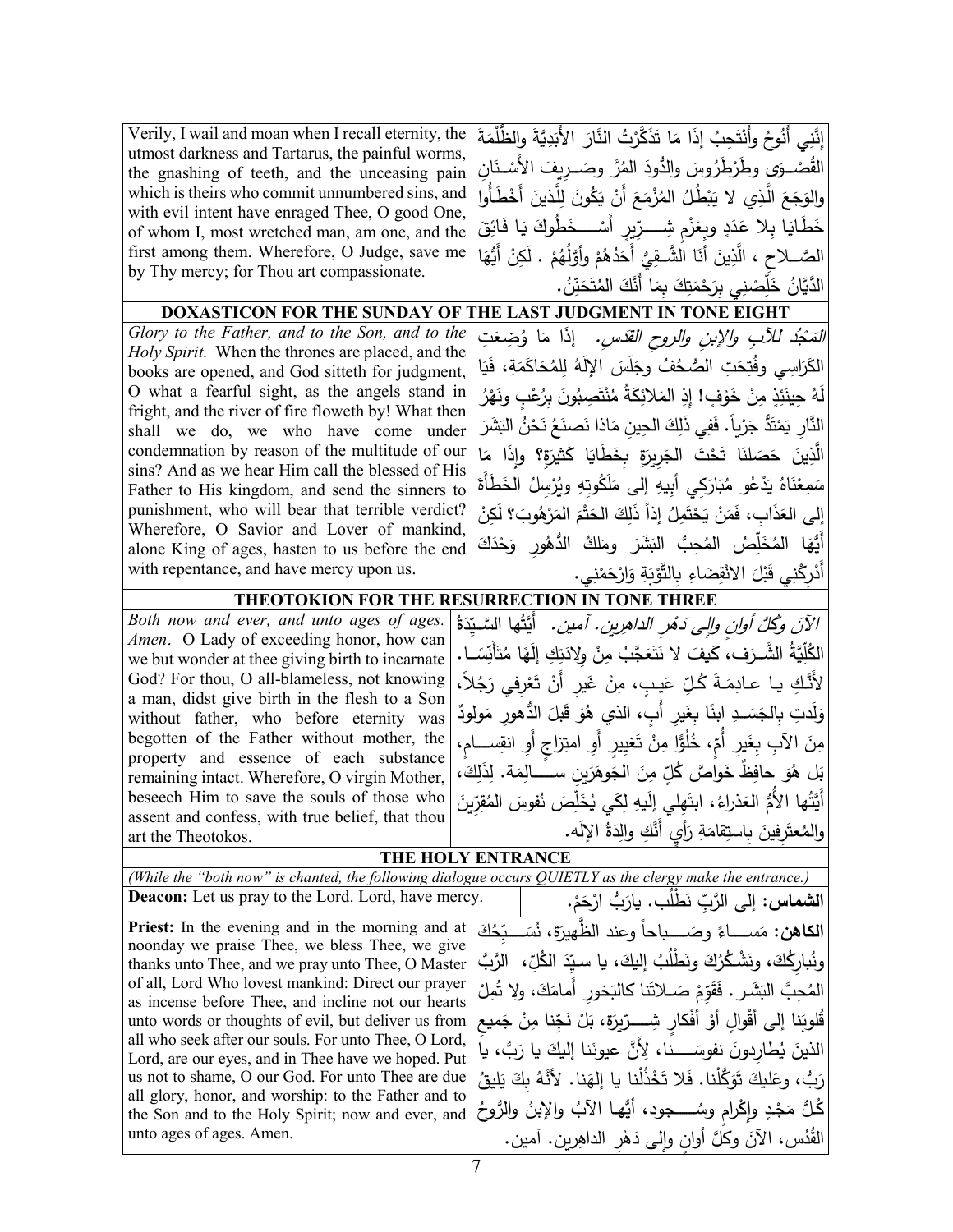| the great censing is completed, this next dialogue occurs QUIETLY.)                                    | (When the clergy reach the center of the solea, the first part of the great censing begins. After the first part of |
|--------------------------------------------------------------------------------------------------------|---------------------------------------------------------------------------------------------------------------------|
| Deacon: Bless, master, the holy entrance.                                                              | ا <b>لشماس :</b> باركْ يا سَيّدُ الدُخولَ المُقَدَّس.                                                               |
| Priest: Blessed is the entrance to thy holy ones,                                                      |                                                                                                                     |
| always, now and ever and unto ages of ages.                                                            | ا <b>لكاهن:</b> مُباركٌ هو دُخولُ قِدِّيسيكَ كُلَّ حينِ، الآنَ وكلَّ                                                |
|                                                                                                        | أوان، وإلى دهر الداهرين.                                                                                            |
| Deacon: Amen.                                                                                          | ا <b>لشماس :</b> آمين.                                                                                              |
| Deacon: Wisdom! Stand Upright!                                                                         | الشماس: الحِكْمَة! فلْنَسْتَقِمْ!                                                                                   |
|                                                                                                        | <b>O GLADSOME LIGHT</b>                                                                                             |
| <b>Choir:</b> O gladsome Light of the holy glory of the                                                | ا <b>لجوقة:</b> يا نوراً بَهيًّا لِقُدْس مَجْدِ الآبِ الذي لا يَموتُ،                                               |
| immortal Father, heavenly, holy, blessed Jesus                                                         | السَّماويُّ، القدّوسُ، المَغْبوطُ، يا يَسوعُ المَسيحُ. إذْ قدْ                                                      |
| Christ. Now that we have come to the setting of<br>the sun, and behold the light of evening, we praise |                                                                                                                     |
| God: Father, Son, and Holy Spirit. For meet it is                                                      | بَلَغْنا إلى غُروبِ الشَّمْسِ ونَظرْنا نوراً مَسائِيَّاً، نُسبِّحُ                                                  |
| at all times to worship Thee with voices of praise,                                                    | الآبَ والابنَ والروحَ القُدُسَ الإِلهَ. فَيا ابْنَ اللهِ المُعْطى                                                   |
| O Son of God, Giver of Life. Therefore all the                                                         | الْحياةَ، إِنَّكَ لَمُسْتَحِقٌّ في سائرَ الأُوقاتِ أَنْ شُبَحَّ                                                     |
| world doth glorify Thee.                                                                               | بِأَصْواتٍ بارَّةٍ، لِذلِكَ العالَمُ لَكَ يُمَجِّد.                                                                 |
| <b>Deacon:</b> The evening prokeimenon.                                                                | ا <b>لشماس:</b> تَرْنِيمَةُ المَساء.                                                                                |
|                                                                                                        | SATURDAY PROKEIMENON IN TONE SIX                                                                                    |
| Choir: The Lord is King, and hath clothed                                                              | ا <b>لجوقة:</b> اَلرَّبُّ قَدْ مَلَكَ وَالجَلالَ لَبِسَ.                                                            |
| Himself with majesty. (ONCE)                                                                           |                                                                                                                     |
| Verse 1. The Lord is robed; He is girded with                                                          | <b>ستيخن:</b> <i>لَسِِّن الرَّبُّ الْقُوَّةَ وَتَمَنْطُقَ بِهَا</i> .  (اللازمة)                                    |
| strength. (Refrain)<br>Verse 2. For He has established the world so that                               |                                                                                                                     |
| <i>it shall never be moved. (Refrain)</i>                                                              | <b>ستيخن</b> : <i>لأنَّهُ وَطِّدَ المَسْكُونَةَ فَلَنْ</i> تَتَزَعْزَع. (اللازمة)                                   |
| Verse 3. Holiness befits Thy house, O Lord, forevermore.                                               | غز تُكِجُك: 'لأَنَّهُ ثَبَّتَ المَسكونَةَ فَلَن تَتَزَعَزَع.                                                        |
| (Refrain)                                                                                              |                                                                                                                     |
| THE LITANY OF FERVENT SUPPLICATION<br>Deacon: Let us say with our whole soul                           |                                                                                                                     |
| and with our whole mind, let us say.                                                                   | <b>الشماس:</b> لِنَقُلْ جَميعُنا مِنُ كُلِّ نُفوسنا ومنْ كُلِّ نِيَاتِنا، لِنَقُلْ.                                 |
| Choir: Lord, have mercy.                                                                               | ا <b>لجوقة:</b> يا رَبُّ ارْحَم.                                                                                    |
| Deacon: O Lord Almighty, the God of our Fathers,                                                       | الشماس: أيُّها الرَّبُّ الضَّابِطُ الكُلِّ إلهُ آبائِنا، نَطْلُبُ                                                   |
| we pray thee: hear us, and have mercy.                                                                 | مِنْكَ، فاسْتَجِبْ وارْحَم.                                                                                         |
| <b>Choir:</b> Lord, have mercy.                                                                        | الجوقة: يا رَبُّ ارْحَم.                                                                                            |
| <b>Deacon:</b> Have mercy on us, O God, according to                                                   |                                                                                                                     |
| Thy great mercy, we pray thee, hear us, and have                                                       | <b>الشماس:</b> ارْحَمْنا يا اللهُ بِعَظيم رَحْمَتِكَ، نَطْلُبُ مِنْكَ،                                              |
| mercy.                                                                                                 | فاسْتَجِبْ وارْحَم.                                                                                                 |
| <b>Choir:</b> Lord, have mercy. <i>(thrice)</i>                                                        | ا <b>لجوقة:</b> يا رَبُّ ارْحَم. (ثلاثا)                                                                            |
| <b>Deacon:</b> Again we pray for all<br>pious and Orthodox Christians.                                 | <b>الشماس:</b> وأيضاً نَطْلَبُ مِنْ أَجْلِ المَسيحيينَ الحَسَنى العِبادَةِ الأرْثوذَكْسيين.                         |
| <b>Choir:</b> Lord, have mercy. <i>(thrice)</i>                                                        | ا <b>لجوقة:</b> يا رَبُّ ارْحَم. (ثلاثا)                                                                            |
| <b>Deacon:</b> Again we pray for our father and                                                        | ا <b>لشماس:</b> وَأَيضًا نَطْلُبُ مِنْ أَجل أبينا ومثْروبوليتنا جوزيف.                                              |
| Metropolitan N. and our Bishop N.                                                                      |                                                                                                                     |
| <b>Choir:</b> Lord, have mercy. <i>(thrice)</i>                                                        | ا <b>لجوقة:</b> يا رَبُّ ارْحَم. (ثلاثا)                                                                            |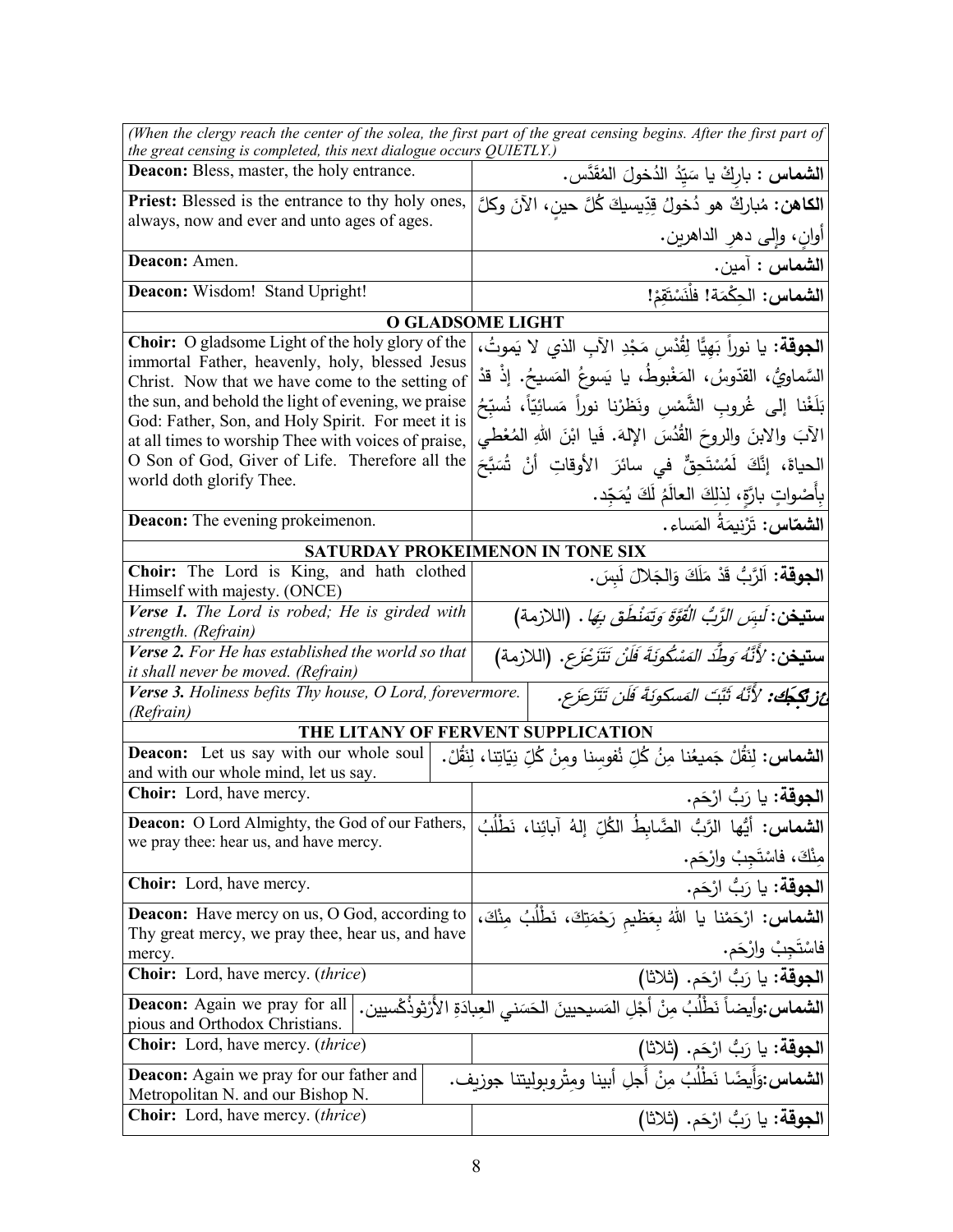| Deacon: Again we pray for our brethren: the<br>priests, hieromonks, deacons, hierodeacons, and<br>monastics, and all our brotherhood in Christ. | ا <b>لشماس:</b> وَأَيْضاً نَطْلُبُ مِنْ أَجْلِ إِخْوَتنا الكَهَنةِ<br>والشَمامِسَةِ والرُّهْبانِ والراهِباتِ، وكُلِّ إخْوَتِنا في المَسيحِ. |
|-------------------------------------------------------------------------------------------------------------------------------------------------|---------------------------------------------------------------------------------------------------------------------------------------------|
| Choir: Lord, have mercy. (thrice)                                                                                                               | <b>الجوقة:</b> يا رَبُّ ارْحَم. (ثلاثا)                                                                                                     |
| <b>Deacon:</b> Again we pray for mercy, life, peace,                                                                                            | ا <b>لشماس:</b> وأيضاً نَطْلُبُ مِنْ أَجْلِ الرَّحْمَةِ والحياةِ                                                                            |
| health, salvation, and visitation and pardon and<br>forgiveness of sins for (the servants of God,                                               | والسَّلام والعافِيَةِ والخَلاصِ لِعَبيدِ اللهِ، وجَميع المَسيحيِّينَ                                                                        |
| [Names], and) all Orthodox Christians of true                                                                                                   | الحَسَنى العِبادَةِ الأَرْثوذُكْسِيينَ السَّاكِنينَ والمَوْجودينَ في                                                                        |
| worship, who live and dwell in this community.                                                                                                  | هذا المجتمع.                                                                                                                                |
| Choir: Lord, have mercy. (thrice)                                                                                                               | الجوقة: يا رَبُّ ارْحَم. (ثلاثا)                                                                                                            |
| <b>Deacon:</b> Again we pray for the blessed and ever-                                                                                          | ا <b>لشماس:</b> وَأَيْضاً نَطْلُبُ مِنْ أَجْلِ المطوَّبِينَ الدائميِّ                                                                       |
| memorable founders of this holy church and (for<br>the departed servants of God, [Names], and all our                                           | الذِّكْرِ   الذينِ   عَمَّروا   هذا   الهيكلَ   المقدَّس،   ومنْ   أَجْلِ                                                                   |
| fathers and brethren, the Orthodox departed this                                                                                                | جَميع المُنْتَقِلينَ مِنْ آبائِنا وإِخْوَتِنا الأَرْثوذُكْسيِّينَ الراقِدينَ                                                                |
| life before us, who here and in all the world lie<br>asleep in the Lord.                                                                        | هَهُنا وفي كُلِّ مَكان.                                                                                                                     |
| <b>Choir:</b> Lord, have mercy. (thrice)                                                                                                        | ا <b>لجوقة:</b> يا رَبُّ ارْحَم. (ثلاثا)                                                                                                    |
| <b>Deacon:</b> Again we pray for those who bear                                                                                                 | <b>الشماس:</b> وَأَيْضاً نَطْلُبُ مِنْ أَجْلِ الذينَ يُقَدِّمونَ الأَثمارَ                                                                  |
| fruit and do good works in this holy and all-<br>venerable temple, those who serve and those                                                    | والذينَ يَصْنَعونَ الإِحْسانَ في هذا الهيكلِ المقدَّسِ الكليِّ                                                                              |
| who sing, those praying with us from their                                                                                                      | الوقارِ ، والذينَ يَتْعَبونَ ويُرَتِّلونَ فيهِ، ومِنْ أَجْلِ هذا الشَّعْبِ                                                                  |
| homes, and all the people here present, who<br>await Thy great and rich mercy.                                                                  | الواقِفِ، المُنْتَظِرِ مِنْ لَدُنْكَ الرَّحمَةَ الغَنِيَّةَ العُظْمى.                                                                       |
| Choir: Lord, have mercy. (thrice)                                                                                                               | ا <b>لجوقة:</b> يا رَبُّ ارْحَم. (ثلاثا)                                                                                                    |
| Priest: For thou art a merciful God and lovest                                                                                                  | ا <b>لكاهن:</b> لأَنَكَ إلهٌ رَحيمٌ وَمُحِبٌّ لِلْبَشَرِ ، وَلَكَ نُرْسِلُ المَجْدَ                                                         |
| mankind, and unto thee we ascribe glory to the                                                                                                  | أَيُّها الآبُ، والإبنُ، والرُّوحُ القُدُسُ، الآنَ وكُلَّ أوانِ، وإلى                                                                        |
| Father and to the Son and to the Holy Spirit, now<br>and ever, and unto ages of ages.                                                           | ذهر الداه~رين.                                                                                                                              |
| Choir: Amen.                                                                                                                                    | الجوقة: آمين.                                                                                                                               |
|                                                                                                                                                 | THE EVENING PRAYER                                                                                                                          |
|                                                                                                                                                 | People: Vouchsafe, O Lord, to keep us this المَساءِ بِغَيرِ المَساءِ بِغَيرِ اللهُ اللهُ بِعَيْنِ وَ اللهُ ال                               |
| evening without sin. Blessed art Thou, O Lord,                                                                                                  | خَطْيئَة. مُبارَكٌ أَنتَ يا رَبُّ، إِلهَ آبائِنا، وَمُسَبَّحٌ وَمُمَجَّدٌ                                                                   |
| the God of our fathers, and praised and glorified<br>is Thy Name forever. Amen. Let Thy mercy be                                                | اسْمُكَ إلى الأَبَدِ، آمين. لِتَكُنْ يا رَبُّ رَحْمَتُكَ عَلَيْنا،                                                                          |
| upon us, O Lord, even as we have set our hope on                                                                                                |                                                                                                                                             |
| Thee. Blessed art Thou, O Lord; teach me Thy<br>statutes. Blessed art Thou, O Master; make me to                                                | كَمِثْل اتِّكالِنا عَلَيْك. مُبارَكٌ أنتَ يا رَبُّ، علِمْنى                                                                                 |
| understand Thy statutes. Blessed art Thou, O                                                                                                    | وَصاياك. مُبارَكٌ أنتَ يا سَيّدُ، فَهّمْنى حُقُوقَك. مُبارَكٌ                                                                               |
| Holy One; enlighten me with Thy statutes. Thy                                                                                                   | أنتَ يا قُدُّوسُ، أُنِرْني بِعَدْلِك. يا رَبُّ رَحْمَتُكَ إلى الأَبَد،                                                                      |
| mercy, O Lord, endureth forever. O despise not<br>the works of Thy hands. To Thee belongeth                                                     | وَعَنْ أَعْمالِ يَدَيْكَ لا تُعْرِض. لَكَ يَنْبَغي المَديحُ، بِكَ                                                                           |
| worship, to Thee belongeth praise, to Thee                                                                                                      | يَليقُ التَّسْبِيحُ، لكَ يَجِبُ المَجْدُ، أَيُّها الآبُ والابْنُ والرُّوحُ                                                                  |
| belongeth glory to the Father and to the Son and<br>to the Holy Spirit, now and ever, and unto ages of                                          | القُدُس، الآنَ وكُلَّ أُوانِ، وإِلَى دَهْرِ الدَّاهرينِ، آمين.                                                                              |
| ages. Amen.                                                                                                                                     |                                                                                                                                             |
|                                                                                                                                                 | THE LITANY OF SUPPLICATION                                                                                                                  |
| <b>Deacon:</b> Let us complete our evening prayer unto the Lord.                                                                                | ا <b>لشماس:</b> لنُكَمِّلْ طِلْبَتَنا المسائية للْرَّبّ.                                                                                    |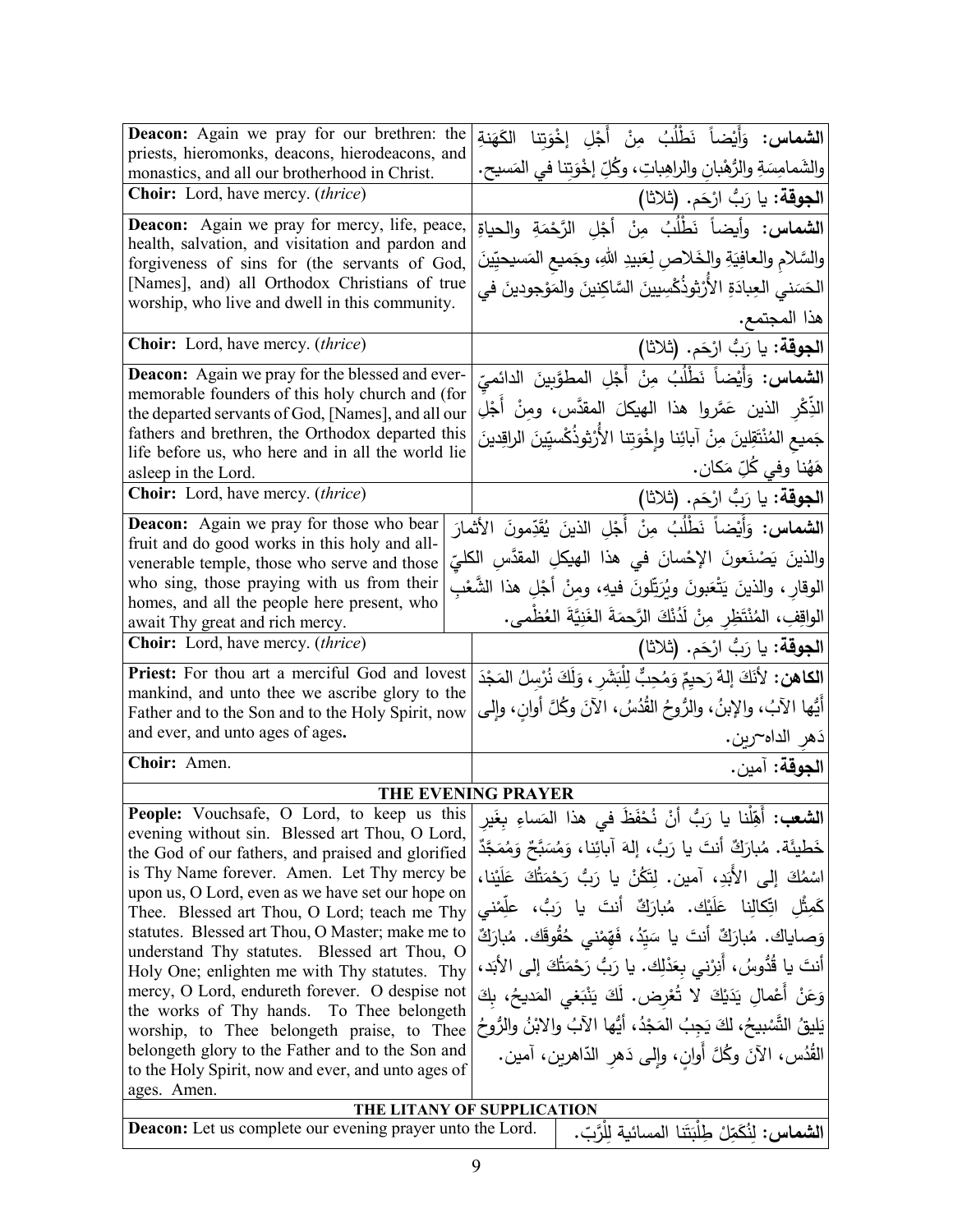| Choir: Lord, have mercy.                                                                                               | ا <b>لجوقة:</b> يا رَبُّ ارْحَم.                                                            |
|------------------------------------------------------------------------------------------------------------------------|---------------------------------------------------------------------------------------------|
| <b>Deacon:</b> Help us; save us; have mercy on us; and<br>keep us, O God, by Thy grace.                                | ا <b>لشماس:</b> أَعْضُدْ وخَلِّصْ وارْحَمْ واحْفَظْنا يا أللهُ بِنِعْمَتِك.                 |
| Choir: Lord, have mercy.                                                                                               | ا <b>لجوقة:</b> يا رَبُّ ارْحَم.                                                            |
| <b>Deacon:</b> That the whole evening may be perfect,                                                                  | ا <b>لشماس:</b> أنْ يَكو <u>نَ</u> مَساؤُنِا كُلُّهُ كامِلاً، مُقَدَّساً، سلامِيّاً،        |
| holy, peaceful, and sinless, let us ask of the Lord.                                                                   | وبلا خَطيئةٍ، الرَّبَّ نَسأَل.                                                              |
| Choir: Grant this, O Lord.                                                                                             | <b>الجوقة:</b> اسْتَجِبْ يا رَبّ.                                                           |
| Deacon: An angel of peace, a faithful guide, a                                                                         | الشماس: مَلاكَ سَلامٍ مُرْشِداً، أَميناً، حافِظاً نُفوسَنا                                  |
| guardian of our souls and bodies, let us ask of the<br>Lord.                                                           | وأجْسادَنا، الرَّبَّ نَسْأَل.                                                               |
| Choir: Grant this, O Lord.                                                                                             | <b>الجوقة:</b> اسْتَجِبْ يا رَبّ.                                                           |
| Deacon: Pardon and forgiveness of our sins and<br>transgressions, let us ask of the Lord.                              | ا <b>لشماس:</b> مُسامَحَةَ خَطايانا وغُفْرانَ زَلاّتِنا، الرَّبَّ نَسْأَل.                  |
| Choir: Grant this, O Lord.                                                                                             | ا <b>لجوقة:</b> اسْتَجِبْ يا ربّ.                                                           |
| <b>Deacon:</b> All things good and profitable for our souls                                                            | الشماس: الصَّالِحاتِ والمُوافِقاتِ لِنُفوسنا، والسَّلامَ                                    |
| and peace for the world, let us ask of the Lord.                                                                       | لِلْعالَمِ، الرَّبَّ نَسْأَل.                                                               |
| Choir: Grant this, O Lord.                                                                                             | ا <b>لجوقة:</b> اسْتَجِبْ يا ربّ.                                                           |
| <b>Deacon:</b> That we may complete the remaining time                                                                 | ا <b>لشماس:</b> أَنْ نُتَمِّمَ بَقِيَّةَ زَمانِ حَياتِنا بِسَلامِ وتَوْبَةٍ، الرَّبَّ       |
| of our life in peace and repentance, let us ask of the<br>Lord.                                                        | نَسْأَل.                                                                                    |
| Choir: Grant this, O Lord.                                                                                             | <b>الجوقة:</b> اسْتَجِبْ يا ربّ.                                                            |
| Deacon: A Christian ending to our life,                                                                                | ا <b>لشماس:</b> أنْ تَكونَ أواخِرُ حَياتِنا مَسيحِيَّةً، سَلامِيَّةً، بِلا خُزْنِ           |
| painless, blameless, peaceful, and a good<br>defense before the fearful Judgment Seat of                               | ولا خِزْيٍ، وجَواباً حَسَناً لَدى مِنْبَرِ  المَسيح المَرْهوبِ، نَسْأَل.                    |
| Christ, let us ask of the Lord.                                                                                        |                                                                                             |
| Choir: Grant this, O Lord.                                                                                             | ا <b>لجوقة:</b> اسْتَجِبْ يا ربّ.                                                           |
| Deacon: Calling to remembrance our all-<br>holy, immaculate, most blessed<br>and                                       | ا <b>لشماس:</b> بَعْدَ ذِكْرِنا الكُلِّيَّةَ القَداسَةِ، الطاهِرَةَ، الفائِقَةَ البَرَكاتِ، |
| glorious Lady the Theotokos and ever-                                                                                  | المَجيدةَ، سيِّدَتَنا والِدةَ الإِلهِ الدائِمَةَ البَتولِيَّةِ مَرْيَمَ مَعَ جميع           |
| virgin Mary, with all the Saints, let us<br>commend ourselves and each other, and all<br>our life unto Christ our God. | القدِّيسينَ، لِنوْدِعْ أَنفُسَنا وبَعْضُنا بَعْضاً وَكُلَّ حَياتِنا لِلْمَسيحِ الإِله.      |
| Choir: To Thee, O Lord.                                                                                                | ا <b>لجوقة:</b> لَكَ يا رَبّ.                                                               |
| <b>Priest:</b> For thou art a good God and lovest                                                                      | الكاهن: لأَنَّكَ إلهٌ صالِحٌ ومُحِبٌّ لِلْبَشَرِ ، ولكَ نُرْسِلُ المجْدَ، أيُّها            |
| mankind, and unto Thee we ascribe glory to<br>the Father and to the Son and to the Holy                                | الآبُ والإبْنُ والرُّوحُ القُدُسُ، الآنَ وكُلَّ أوانٍ، وإلى دَهْرِ الدَّاهِرين.             |
| Spirit, now and ever, and unto ages of ages.                                                                           |                                                                                             |
| <b>Choir:</b> Amen.                                                                                                    | ا <b>لجوق</b> : آمين.                                                                       |
|                                                                                                                        | <b>THE PEACE</b>                                                                            |
| Priest: Peace be to all.                                                                                               | الكاهن: السَّلامُ لِجَميعِكم.                                                               |
| <b>Choir:</b> And to thy spirit.                                                                                       | ا <b>لجوقة</b> : ولروحِكَ أيْضاً.                                                           |
| <b>Deacon:</b> Let us bow our heads unto the Lord.                                                                     | ا <b>لشماس:</b> لِنَحْن رؤوسَنا لِلْرَّبّ.                                                  |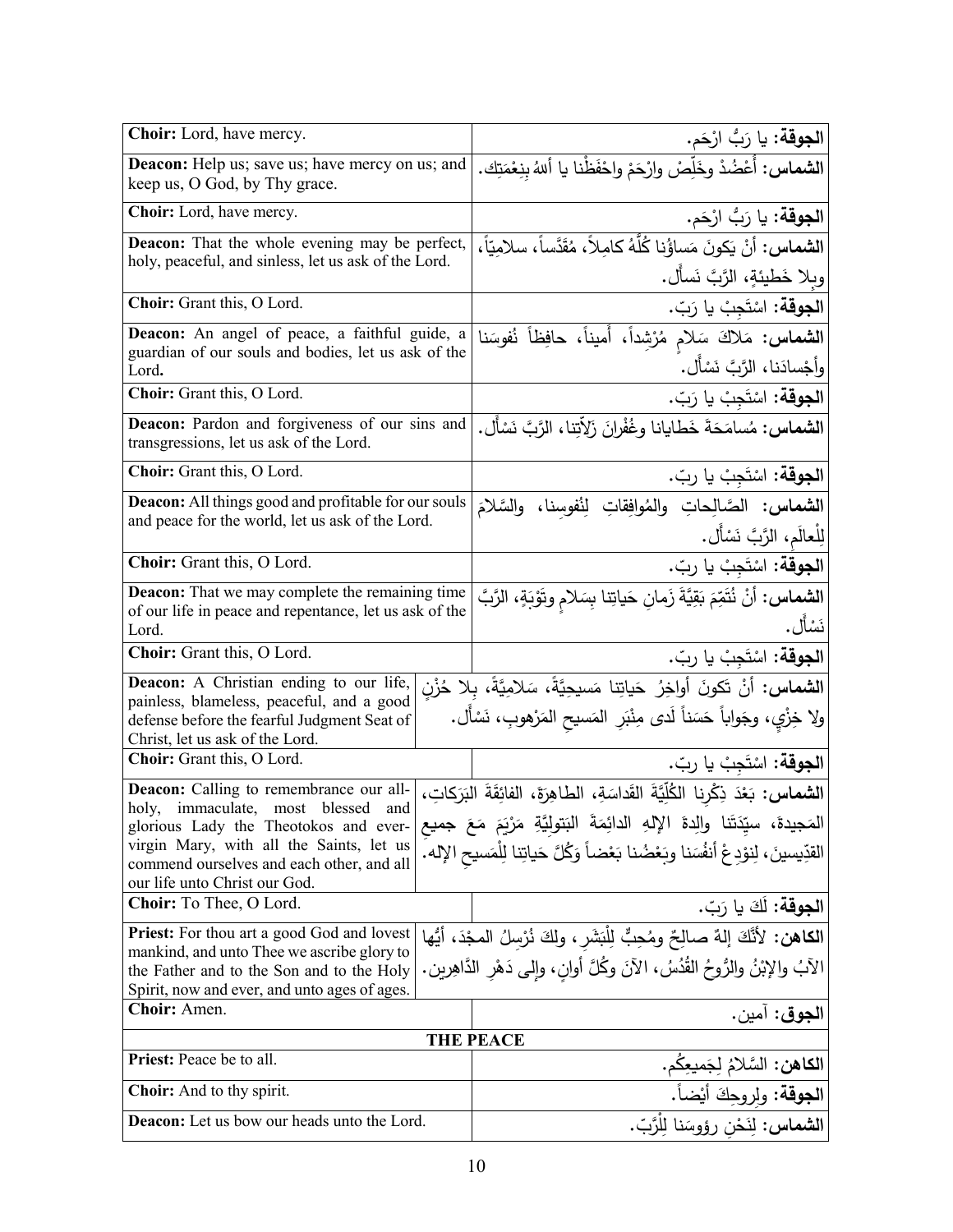| Choir: To thee, O Lord.                                                                                                 | ا <b>لجوقة:</b> لَكَ يا رَبّ.                                                         |  |
|-------------------------------------------------------------------------------------------------------------------------|---------------------------------------------------------------------------------------|--|
|                                                                                                                         | All bow their heads as the priest says the following prayer:                          |  |
| Priest: O Lord our God, who didst bow the heavens                                                                       | ا <b>لكاهن:</b> أيُّها الرَّبُّ إلهُنا، يا مَنْ طَأطَأ السَّماواتِ ونَزَلَ            |  |
| and come down for the salvation of mankind: Look                                                                        | لِخَلاصِ جِنْسِ النَشَرِ ، أَنظُرْ إلى عَبيدِكَ وإلى ميراثِكَ،                        |  |
| upon thy servants and thine inheritance; for unto<br>thee, the fearful Judge who yet lovest mankind, have               |                                                                                       |  |
| thy servants bowed their heads and submissively                                                                         | فإِنَّ عَبِيدَكَ قَدْ حَنَوا رُؤُوسَهُمْ وأَخْضَعُوا أَعْناقَهُمْ لَكَ، أَيُّها       |  |
| inclined their necks, awaiting not help from men but                                                                    | القاضى المَهيبُ المُحِبُّ البَشَرِ ، غيرَ مُنْتَظِرِينَ المَعونَةَ                    |  |
| entreating thy mercy and looking confidently for thy                                                                    | مِنَ البَشَرِ ، بَلْ مُنْتَظِرِينَ رَحْمَتَكَ وِمُتَوَقِّعِينَ خَلاصَك.               |  |
| salvation. Guard them at all times, both during this                                                                    |                                                                                       |  |
| present evening and in the approaching night, from<br>every foe, from all adverse powers of the devil and               | فاحْفَظْهُمْ في كُلِّ حينِ، وفي هَذا المَساءِ الحاضِر،                                |  |
| from vain thoughts and from evil imaginations.                                                                          | والليلِ المُقْبِلِ، مَصونينَ مِنْ كُلِّ فِعْلٍ مُضادِّ شَيطانِيّ،                     |  |
|                                                                                                                         | ومنَ الأَفْكارِ الباطِلَةِ والهَواجِسِ الشِّرِّيرَةِ.                                 |  |
| Priest: Blessed and glorified be the might of thy                                                                       | ا <b>لكاهن:</b> لِيَكُنْ عِزٌ مُلْكَكَ مُبَارَكاً وَمُمَجَّداً أَيُّها الآبُ والابْنُ |  |
| kingdom of the Father and of the Son and of the<br>Holy Spirit, now and ever, and unto ages of ages.                    | وَالزُوحُ الْقُدُسْ، الآنَ وَكُلَّ أَوَانٍ وَإِلَى دَهْرِ الدَاهِرِينِ.               |  |
| Choir: Amen.                                                                                                            | الجوقة: آمين.                                                                         |  |
|                                                                                                                         | APOSTICHA FOR THE RESURRECTION IN TONE THREE                                          |  |
| O Christ, Who didst darken the sun with Thy Passion,<br>أَيُّها المســـيحُ، يا مَنْ أظلَمَ الشَّــمسَ بآلامِهِ، وأنَارَ |                                                                                       |  |
| and didst light all created things with the light of Thy                                                                |                                                                                       |  |
| Resurrection, and didst make them to rejoice, accept                                                                    | كُلَّ المَوجُوداتِ بِنُورٍ قيامتِهِ وأَبْهَجَها، إقبَلْ مِنَّا                        |  |
| our evening praise, O Lover of mankind.                                                                                 | تَسْبِيحاً مَسَائِياً، يا مُحِبَّ البَشَرِ .                                          |  |
| Verse 1. The Lord is King, and hath clothed                                                                             | عْ زِيْكِجِكَ 1: الرَبُّ قَدْ مَلَكَ، والجمالُ لَبِسْ. لَبِسَ الرَبُّ                 |  |
| Himself with majesty. The Lord is robed; He is                                                                          | <i>القوّة وَتَمَنْطَقَ بِها.</i> يا ربُّ، إنَّ قيامتَكَ الوَاهِبَةَ الحَياةَ          |  |
| girded with strength. Verily, Thy life-giving                                                                           |                                                                                       |  |
| Resurrection hath lighted the whole universe,<br>renewing Thy corrupt creation. Wherefore, in that                      | قَدْ أنارَتِ المسكونَةَ بأسرهَا، واسْتَدْعَتْ جَبْلَتَكَ الفَاسِدَةَ.                 |  |
| Thou hast delivered us from the curse of Adam, we                                                                       | لِذا إِذْ قَدْ أَنْقَذْتَنا ۖ مِنْ لعنةِ آدمَ، نَهتِفُ إِليكَ: أَيُّها                |  |
| shout to Thee, O Lord Almighty, glory to Thee.                                                                          | الربُّ القادِرُ  على كُلِّ شيءٍ، المجدُ لك.                                           |  |
| Verse 2. For He has established the world so that                                                                       | عَ <i>نَوْ الْمَحْكَ 2: لأَنَّهُ ثَبَّتَ المســكونَةَ فَلَنْ تَتَزَعْزَع.</i> أَيُّها |  |
| it shall never be moved. O changeless God, Thou                                                                         | الإِلهُ غيرُ المُستحيلِ، لَقَدْ تَأَلَّمْتَ بِالجسدِ المُستحيلِ،                      |  |
| didst suffer in the changing body, and when<br>creation could not bear to behold Thee suspended                         | الذي لمَّا لَمْ تُطِقٍ الخَليقةُ أَنْ تُشَــــاهِدَهُ مُعلَّقاً على                   |  |
| on the Cross, it trembled with fear, and sighed,                                                                        |                                                                                       |  |
| praising Thy long-suffering. Then, descending to<br>Hades, Thou didst arise on the third day, granting                  | الصَّــليب، تَزَعْزَتْ خَوْفاً وتَنَهَّدَتْ مُسَـبّحَةً طُولَ أنَاتِكَ.               |  |
| life to the world and Great Mercy.                                                                                      | ثَمَّ انحـذَرْتَ إلى الجحيم، وقُصتَ في اليوم الثــالـثِ،                              |  |
|                                                                                                                         | ووَهَبْتَ العالمَ الحياةَ والرَّحمةَ العُظمى.                                         |  |
| <b>Verse 3.</b> Holiness befits Thy house, O Lord,<br>forevermore. Thou didst suffer death, O Christ,                   | عْ فِيَ جَهْدَ فَي اللَّهِ لِلَّهِ عَنْ السَّنْدِيدُ يا الله إلى الأَبد.              |  |
| that Thou mightest deliver our race from death.                                                                         | أَيُّها المَسـيحُ، لَقَدِ احتَمَلتَ المَوتَ لِكَيْ تُنقِذَ جِنسَنا مِنَ               |  |
| Thou didst rise from the dead on the third day, and                                                                     | المَوتِ. وقُمْـتَ مِنْ بَيْنِ الأَمْواتِ في اليومِ الثــالــثِ،                       |  |
| didst arouse with Thee those who know that Thou                                                                         |                                                                                       |  |
| art true God, verily illuminating the world, O                                                                          | وأَنْهَضْــدَّ معكَ العَارِفينَ بِأَنَّكَ إِلَهٌ حَقٌّ، وأُنرْتَ العالَمَ.            |  |
| Lord. Wherefore, glory to Thee.                                                                                         | فيا رَبُّ، المجدُ لك.                                                                 |  |
|                                                                                                                         | <b>DOXASTICON FOR THE SUNDAY OF THE LAST JUDGMENT IN TONE EIGHT</b>                   |  |
| Glory to the Father, and to the Son, and to the                                                                         | الْمَحْدُ للآبِ والإبنِ والروح القَدَسِ.                                              |  |
| Holy Spirit.                                                                                                            |                                                                                       |  |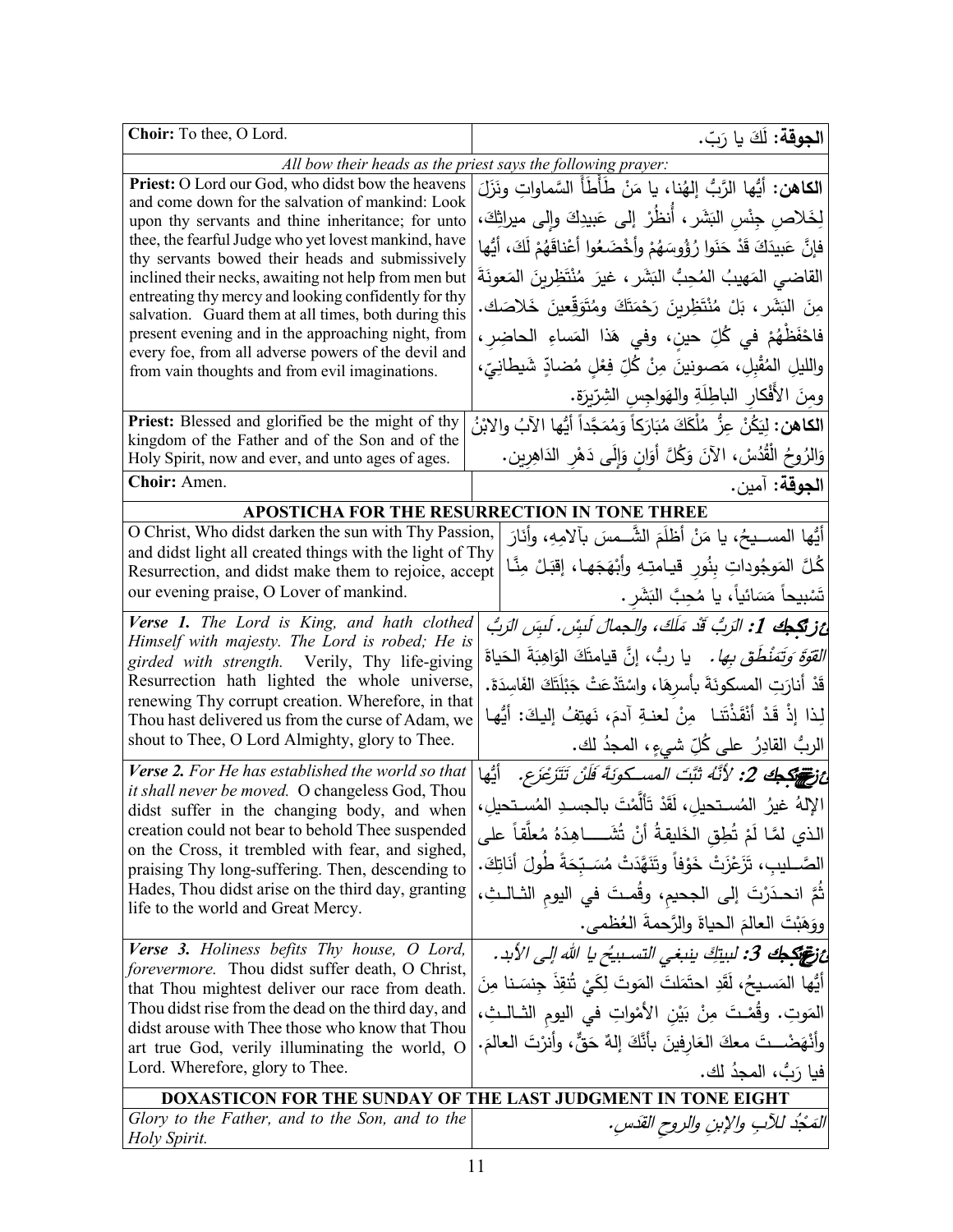| and thy works to condemn and confute thee?<br>Wherefore, O my soul, the time is at hand, hasten<br>in faith before it is too late, and cry, I have sinned<br>against Thee, O Lord, I have sinned; but I know<br>Thy compassion, O Good Shepherd, Lover of<br>mankind. Forbid me not, therefore, to stand at | بِجُمْلَتِـكِ مِنْ عَرْشِ المُخَلِّصِ المُفْزِعِ؟ تُرَى بِمَــاذا<br>تَحْتَجِّينَ أَو تُجَاوِينَ إِذْ أَفْعَالُكِ تَنْتَصِــــبُ لِتَوْبِيخِكِ،<br>وأَعْمَالُكِ تَثْلِبُكِ مُبَكِّتَةً إِيَّاكِ؟ فَإِذاً قَدْ آنَ الزَّمَانُ يانَفْسُ،<br>فَبَادري مُتَدَارِكَةً وبِإِيمَانِ اهْتِفِي:أَخْطَأْتُ إِلَيْكَ يَارَبُ<br>أَخْطَأْتُ، لَكِنَّنى أَعْرِفُ تَحَنُّنَكَ أَيُّها الرَّاعِي الصَّـــــالِحُ<br>المُحِبُّ البَشَـرَ ، فَلا تَفْصِــلْنِي مِنَ الوُقُوفِ عَنْ مَيَامِنِكَ |
|-------------------------------------------------------------------------------------------------------------------------------------------------------------------------------------------------------------------------------------------------------------------------------------------------------------|-------------------------------------------------------------------------------------------------------------------------------------------------------------------------------------------------------------------------------------------------------------------------------------------------------------------------------------------------------------------------------------------------------------------------------------------------------------------------------|
| Thy right hand, for the multitude of Thy mercies.                                                                                                                                                                                                                                                           | لأجلِ غَزَارَةٍ مَرَاحِمِكَ.                                                                                                                                                                                                                                                                                                                                                                                                                                                  |
| THEOTOKION FOR THE RESURRECTION IN TONE EIGHT                                                                                                                                                                                                                                                               |                                                                                                                                                                                                                                                                                                                                                                                                                                                                               |
| Both now and ever, and unto ages of ages. Amen.<br>O Virgin without groom, blameless one, Mother<br>of the high God; O thou who didst conceive in                                                                                                                                                           | الآنَ وكُلَّ أُولنِ وإلى دهرِ الداهرينِ. آمين.  أيَّتُها البَتولُ<br>التي لا عَروسَ لَهـا، البَريئَةُ مِنْ كُلِّ عَيْبٍ، أَمُّ الإِلَـهِ                                                                                                                                                                                                                                                                                                                                      |
| the flesh in an inexplicable way, receive the                                                                                                                                                                                                                                                               | الْعَلِيِّ، يا مَنْ حَبِلْتِ بالإِلَهِ بِالْجَسَـــدِ بِحالِ لا تُفَسَّــــر ،                                                                                                                                                                                                                                                                                                                                                                                                |
| petitions of thy servants, O thou who bestowest<br>on all the purification of sins; and in receiving                                                                                                                                                                                                        | إِقْبَلِي طَلِباتِ عَبِيدِكِ يا مانِحَةً الكُلِّ تَطْهِيرَ الخَطايا؛                                                                                                                                                                                                                                                                                                                                                                                                          |
| our petitions beseech thou Him for the salvation<br>of us all.                                                                                                                                                                                                                                              | وبِقَبولِكِ الآنَ تَوَسُّلاتِنا، ابْتَهِلِّي في نَجاتِنا أَجْمَعين.                                                                                                                                                                                                                                                                                                                                                                                                           |
| THE HYMN OF ST. SIMEON THE GOD-RECEIVER                                                                                                                                                                                                                                                                     |                                                                                                                                                                                                                                                                                                                                                                                                                                                                               |
|                                                                                                                                                                                                                                                                                                             |                                                                                                                                                                                                                                                                                                                                                                                                                                                                               |
| Choir: Lord, now lettest thou Thy servant depart<br>in peace, according to Thy word; for mine eyes                                                                                                                                                                                                          | ا <b>لكاهن:</b> الآنَ أَطْلِقْ عَبْدَكَ أَيُّها السَّـــيّدُ على حَسَـــبِ                                                                                                                                                                                                                                                                                                                                                                                                    |
| have seen Thy salvation, which Thou hast                                                                                                                                                                                                                                                                    | قَوْلِكَ بِسَـــلامِ، لأَنَّ عَيْنَيَّ قَدْ أَبْصَـــرَتا خَلاصَـــك الذي                                                                                                                                                                                                                                                                                                                                                                                                     |
| prepared before the face of all people, a light to<br>lighten the Gentiles and the glory of Thy people                                                                                                                                                                                                      | أَعْدَدْتَهُ أَمامَ كُلِّ الشُّعوبِ، نوراً لاسْتِعْلان الأَمَم، ومَجْداً                                                                                                                                                                                                                                                                                                                                                                                                      |
| Israel.                                                                                                                                                                                                                                                                                                     | لِشَعْبِكَ إِسْرِائِيل.                                                                                                                                                                                                                                                                                                                                                                                                                                                       |
| THE TRISAGION PRAYERS                                                                                                                                                                                                                                                                                       |                                                                                                                                                                                                                                                                                                                                                                                                                                                                               |
| People: Holy God, Holy Mighty,<br>Holy Immortal: Have mercy on us.<br>(thrice)                                                                                                                                                                                                                              | ا <b>لشعب:</b> قُدُّوسٌ اللهُ، قُدُّوسٌ القَوِيّ، قُدُّوسٌ الذي لا يَموتُ، ارحَمْنا.  (ثلاثاً)                                                                                                                                                                                                                                                                                                                                                                                |
| Glory to the Father, and to the Son, and to the Holy                                                                                                                                                                                                                                                        | المَجدُ للأبِ والابنِ والروح القُدُسِ، الآنَ وكلَّ أوانِ وإلى                                                                                                                                                                                                                                                                                                                                                                                                                 |
| Spirit; both now and ever, and unto ages of ages.<br>Amen.                                                                                                                                                                                                                                                  | دَهْرِ الداهرينَ. آمين.                                                                                                                                                                                                                                                                                                                                                                                                                                                       |
| All Holy Trinity, have mercy on us. Lord,                                                                                                                                                                                                                                                                   | أَيُّها الثالوثُ القدوسُ، ارحمْنا. يا ربُّ اغْفُرْ خَطايانا. يا سيّد تَجاوزْ                                                                                                                                                                                                                                                                                                                                                                                                  |
| cleanse us from our sins. Master, pardon<br>our iniquities. Holy God visit and heal our<br>infirmities, for Thy Name's sake.                                                                                                                                                                                | عَنْ سَيِّئاتِنا. يا قُدّوسُ اطَّلِعْ واشْفِ أَمْراضَنا، مِنْ أَجْلِ اسْمِكَ.                                                                                                                                                                                                                                                                                                                                                                                                 |
|                                                                                                                                                                                                                                                                                                             | يا ربُ ارْحَم. (ثلاثا)                                                                                                                                                                                                                                                                                                                                                                                                                                                        |
| Lord, have mercy. (thrice)                                                                                                                                                                                                                                                                                  |                                                                                                                                                                                                                                                                                                                                                                                                                                                                               |
| Glory to the Father, and to the Son, and to the Holy                                                                                                                                                                                                                                                        | المَجدُ للأبِ والابنِ والروحِ القُدُسِ، الآنَ وكلَّ أوانِ وإلى                                                                                                                                                                                                                                                                                                                                                                                                                |
| Spirit; both now and ever, and unto ages of ages.<br>Amen.                                                                                                                                                                                                                                                  | دهرِ الداهرينَ. آمين.                                                                                                                                                                                                                                                                                                                                                                                                                                                         |
| Our Father, Who art in heaven, hallowed be Thy                                                                                                                                                                                                                                                              |                                                                                                                                                                                                                                                                                                                                                                                                                                                                               |
| Name. Thy kingdom come; Thy will be done on                                                                                                                                                                                                                                                                 | أبانـا الذي في السَّماواتِ، لِيتقدَّس اسمُكَ، ليأتِ مَلَكوتُك، لِتَكُنْ                                                                                                                                                                                                                                                                                                                                                                                                       |
| earth as it is in heaven. Give us this day our<br>daily bread; and forgive us our trespasses, as we<br>forgive those who trespass against us, and lead                                                                                                                                                      | مشيئَتُكَ كَمَا في السَّماءِ كذلِكَ على الأرض، خُبْزَنِا الْجَوْهَرِيّ<br>أَعْطِنَا اليومَ، واتْرُكْ لَذَا ما علَيْنا، كما نَترُكُ نَحْنُ لِمَنْ لَنا                                                                                                                                                                                                                                                                                                                         |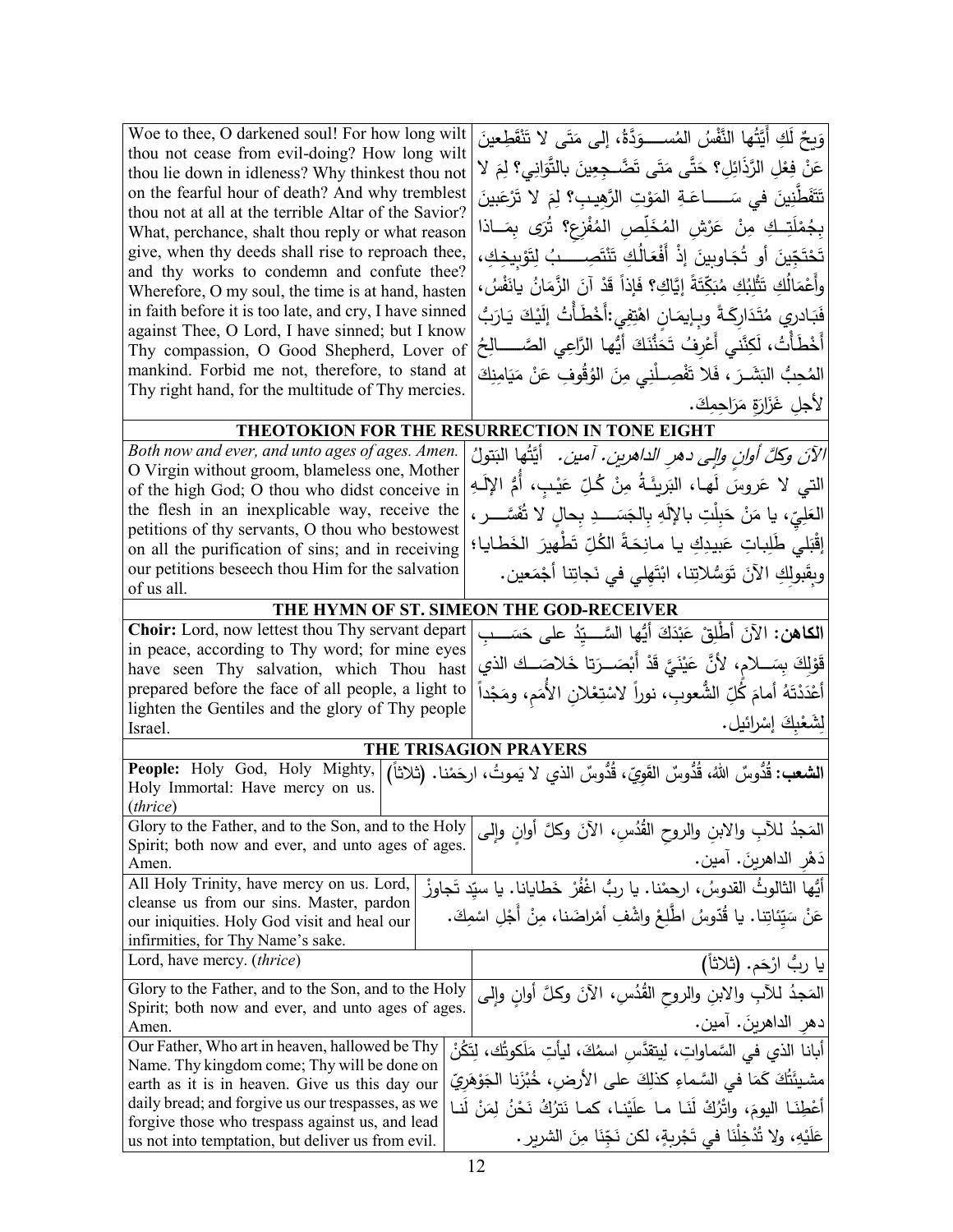| Priest: For thine is the kingdom, and the power, and                                                                           | الكاهن: لأنَّ لَكَ المُلْكَ، والقُوَّةَ، والمَجْدَ، أَيُّها الآبُ والإبنُ         |
|--------------------------------------------------------------------------------------------------------------------------------|-----------------------------------------------------------------------------------|
| the glory, of the Father, and of the Son, and of the<br>Holy Spirit, now and ever and unto ages of ages.                       | والروحُ القُدُسُ، الآنَ وكلَّ أوانِ وإلى دهرِ الداهرين.                           |
| Choir: Amen.                                                                                                                   | ا <b>لجوقة:</b> آمين.                                                             |
| RESURRECTIONAL APOLYTIKION IN TONE THREE                                                                                       |                                                                                   |
| Let the heavens rejoice and the earth be glad, for                                                                             | لِتَفْرِحِ السَّماويَّاتُ وتَبْتَهِجِ الأَرْضِيّاتِ، لأَنَّ الرَّبَّ صَنَعَ       |
| the Lord hath done a mighty act with His own                                                                                   |                                                                                   |
| arm. He hath trampled down death by death, and                                                                                 | عِزًّا بِساعِدِهِ، ووَطِئَ المَوْتَ بالمَوْتِ، وصارَ بِكْرَ                       |
| become the first-born from the dead. He hath                                                                                   | الأَمْواتِ، وأَنْقَذَنا مِنْ جَوْفِ الجَحيمِ، ومَنَحَ العالَمَ الرَّحْمَةَ        |
| delivered us from the depths of Hades, granting<br>the world the Great Mercy.                                                  | العُظْمى.                                                                         |
|                                                                                                                                | RESURRECTIONAL THEOTOKION IN TONE THREE                                           |
| Glory to the Father, and to the Son, and to the                                                                                | المَجْدُ للأَبِ، والإبنِ، والروح الْقُدُسِ. الآنَ وكُلَّ أُوانِ                   |
| Holy Spirit. Both now and ever, and unto ages of                                                                               |                                                                                   |
| ages. Amen. Thee, who art the mediatrix for the                                                                                | <i>والى دَهْرِ الداهرِينِ. آمين.</i> إيَّاكِ أيتُّها المُتَوَسِّطَةُ              |
| salvation of our race, we praise, O Virgin                                                                                     | لِخَلاص جِنْسِنا نُسبِّحُ يا والدةَ الإلهِ العذراءَ. لأنَّ ابْنَكِ                |
| Theotokos; for in the flesh assumed from thee,<br>after that He had suffered the passion of the Cross,                         | وإِلَهَنا بِالجَسَدِ الذي اتَّخَذَهُ مِنْكِ قَبِلَ الآلامَ بِالصليبِ،             |
| thy Son and our God delivered us from                                                                                          | وأعْتَقَنا مِنَ الفَسادِ، بما أنَّهُ مُحِبٌّ لِلْبَشْرِ .                         |
| corruption, because He is the Lover of mankind.                                                                                |                                                                                   |
| <b>THE DISMISSAL</b>                                                                                                           |                                                                                   |
| Deacon: Wisdom!                                                                                                                | ا <b>لشماس :</b> حكْمَةٌ.                                                         |
| Choir: Father, bless!                                                                                                          | ا <b>لجوقة</b> : بارك يا أب.                                                      |
| Priest: Christ our God, the Existing One, is                                                                                   | ا <b>لكاهن:</b> المَسيحُ إلهُنا، الذي هو مُبارَكٌ كُلَّ حينِ، الآنَ               |
| blessed, always, now and ever, and unto ages of                                                                                |                                                                                   |
| ages.                                                                                                                          | وكلَّ أوان وإِلى دهر الداهرين.                                                    |
| Choir: Amen. Preserve, O God, the holy<br>Orthodox faith and all Orthodox Christians, unto                                     | ا <b>لجوقة:</b> آمين. لِيُوَطِّدِ الرَّبُّ الإِلهُ الإِيمانَ المُسْتَقيمَ         |
| ages of ages. Amen.                                                                                                            | الرأي، مَعَ جَميع المَسيحيينَ الأَرْثوذُكْسيين، آمين.                             |
| Priest: Most holy Theotokos, save us.                                                                                          | الكاهن: أيَّتُها الفائقةُ قُدسُها والدةُ الإِلهِ خَلِّصينا.                       |
| Choir: More honorable than the Cherubim, and                                                                                   | ا <b>لجوقة:</b> يا مَنْ هِيَ أكرَمُ مِنَ الشاروبيم، وأرفَعُ مجداً                 |
| more glorious beyond compare than the                                                                                          | بغيرِ قِياسٍ مِنَ السارافيم، يا مَنْ بِغيرِ فَسادٍ وَلَدَتْ كلِمَةَ               |
| Seraphim, thou who without corruption bearest<br>God the Word and art truly Theotokos: we                                      |                                                                                   |
| magnify thee.                                                                                                                  | الله، حقاً أنَّكِ والدةُ الإلهِ إيّاكِ نُعَظِّم.                                  |
| Priest: Glory to Thee, O Christ our God                                                                                        | ا <b>لكاهن:</b> المَجْدُ لَكَ أَيُّها المسيحُ الإِلهُ، يا رجاءَنا، المَجْدُ لَكَ. |
| and our hope, glory to Thee.                                                                                                   |                                                                                   |
| <b>Choir:</b> Glory to the Father, and to the Son,                                                                             | ا <b>لكاهن:</b> المَجْدُ للآبِ والابنِ والروح القُدُسِ، الآنَ وكلَّ أوانِ وإلى    |
| and to the Holy Spirit; both now and ever,                                                                                     | دَهر الداهرينَ. آمين. يا رَبُّ ارْحَم. (ثلاثاً) باركْ يا أب.                      |
| and unto ages of ages. Amen. Lord, have                                                                                        |                                                                                   |
| mercy <i>(thrice)</i> . Father, bless.<br>Priest: May He Who rose from the dead,                                               |                                                                                   |
| ِ ا <b>لكاهن:</b> أَيُّها المَسيحُ إلهُنا الحَقيقي، يا مَنْ قامَ مِن بين<br>Christ our true God, through the intercessions     |                                                                                   |
| الأمواتِ، بشَفاعاتِ أَمِّكَ القِدِّيسةِ الكُلِّيَّةِ الطهارةِ والبَرِيئةِ مِنْ<br>of His all-immaculate and all-blameless holy |                                                                                   |
| Mother; by the might of the Precious and Life-<br>كُلِّ عيبِ؛ وبِقُدْرِةِ الصليبِ الكَريمِ المُحْييِ؛ وبطَلَباتِ القُوّاتِ     |                                                                                   |
| giving Cross; by the protection of the                                                                                         |                                                                                   |
| honorable Bodiless Powers of Heaven; at the                                                                                    | السماويّةِ المُكَرَّمةِ العادِمةِ الأجْسادِ؛ والنبيِّ الكَريمِ السابقِ            |
| supplication of the honorable, glorious<br>Prophet, Forerunner and Baptist John; of the                                        | المَجيدِ يوحَنّا المَعمْدانِ؛ والقديسِّينَ المُشَرَّفِينَ الرُّسُلِ               |